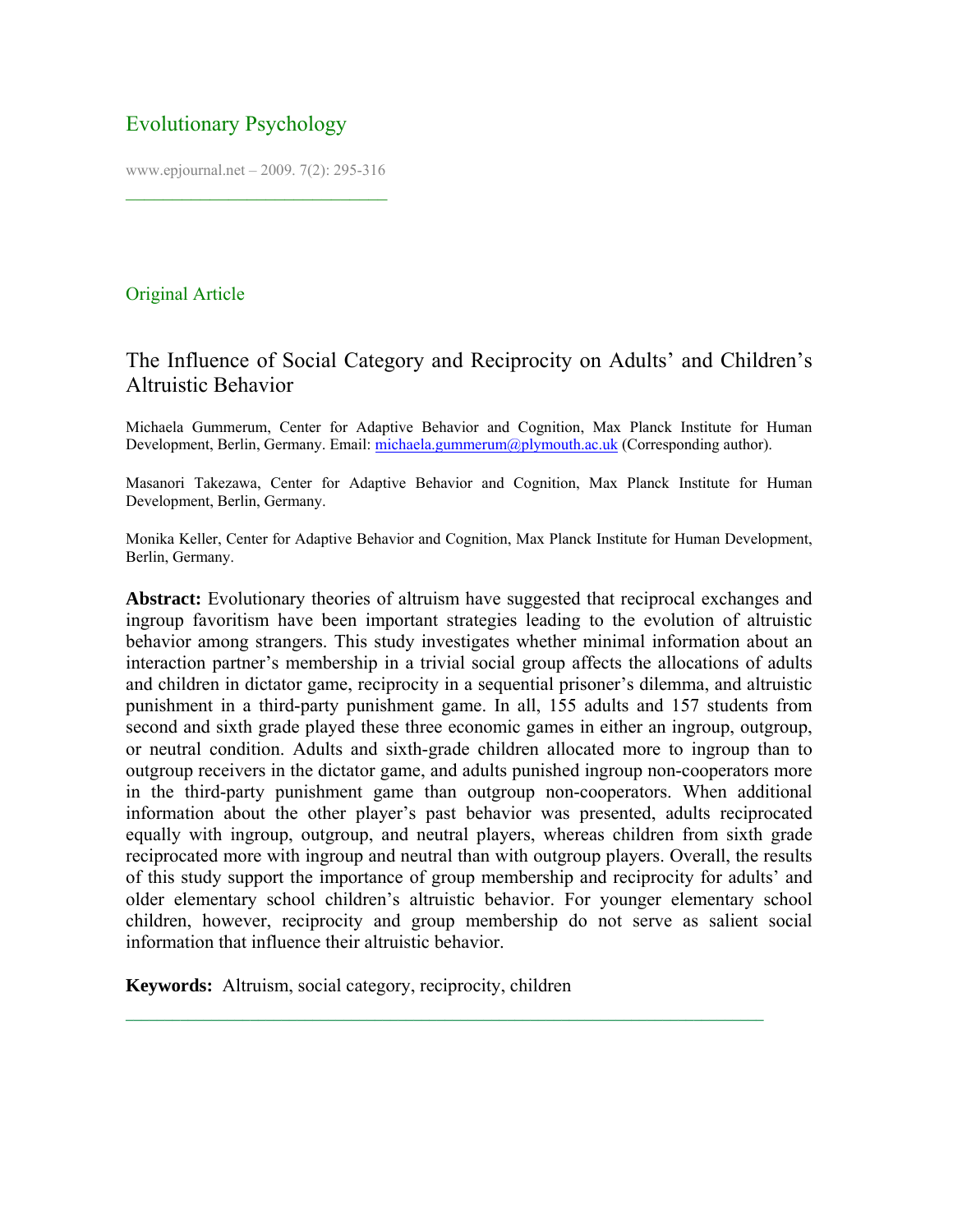## **Introduction**

Altruism, that is, behavior that benefits others at a cost to oneself, has attracted interest in disciplines as diverse as philosophy, psychology, economics, and the biological sciences. Over the last decades social and evolutionary scientists have investigated the proximate and ultimate causes of altruism in humans. Concerning the former, research has suggested that altruistic behavior is influenced by a variety of variables, for example, personality dispositions (e.g., Eisenberg et al.,1999), empathy, guilt, and other emotions (e.g., Batson, 1991), and social norms (e.g., Gouldner, 1960). Concerning ultimate causes, evolutionary theories have focused on three major models for explaining the evolution of altruism (see Hammerstein, 2003; Henrich, 2004; for overviews): Hamilton's (1964) theory of kin selection or inclusive fitness predicts that altruistic actions are most likely to occur between closely related kin, thus helping to increase the proportion of shared genes in the population; Trivers (1971) in his theory of reciprocal altruism showed that altruistic behavior between non-kin can be favored by natural selection if it follows the principle of reciprocity and if the costs for the performer of the altruistic act are less than the benefits of that act for the recipient; and theories of (cultural) group selection propose that the evolution of human altruism can be driven by individuals selectively cooperating with members of their (symbolically marked) ingroup (Henrich, 2004; Richerson and Boyd, 2005).

All three of these evolutionary approaches suggest that people bestow altruistic actions selectively depending on their information about the recipients of the behavior. Thus, humans have to distinguish kin from non-kin, and they must understand cues that signal reciprocal exchanges and group membership. Here, we are interested in whether cues about an interaction partner's group membership and cues indicating direct reciprocity affect the altruistic behavior of adults and children in three economic games. We investigate altruistic sharing in the dictator game, reciprocity in a sequential prisoner's dilemma, and altruistic punishment in a third-party punishment game.

There have been numerous studies that have employed these games to examine altruistic behavior in adults (see Camerer, 2003) but relatively few with children (e.g., Benenson, Pascoe, and Radmore, 2007; Fan, 2000; Gummerum, Keller, Takezawa, and Mata, 2008; Harbaugh and Krause, 2000; Sally and Hill, 2006). Furthermore, no study so far has explored how children's altruistic behavior in these games is influenced by the social information available about the other player. The strength of using a game theoretical approach to investigate altruistic behavior lies in the fact that children's behavior can be systematically compared to previous research with adults, which allows us to draw meaningful conclusions about the development of altruistic behavior across the lifespan. Studying children's altruistic behavior in relation to group membership and reciprocity permits us to investigate ontogenetic differences in reciprocal altruism and group selection and helps to clarify the nature of human altruism more generally.

## *Reciprocity, Group Membership, and Altruism in Adults*

Research in social psychology and experimental economics has shown that both reciprocity and information about an interaction partner's group membership play an important role in adults' altruistic behavior. Reciprocity has been defined as the provision of equivalent benefits over a period of time between functional equals (Montada, 2003).

Evolutionary Psychology – ISSN 1474-7049 – Volume 7(2). 2009. -296-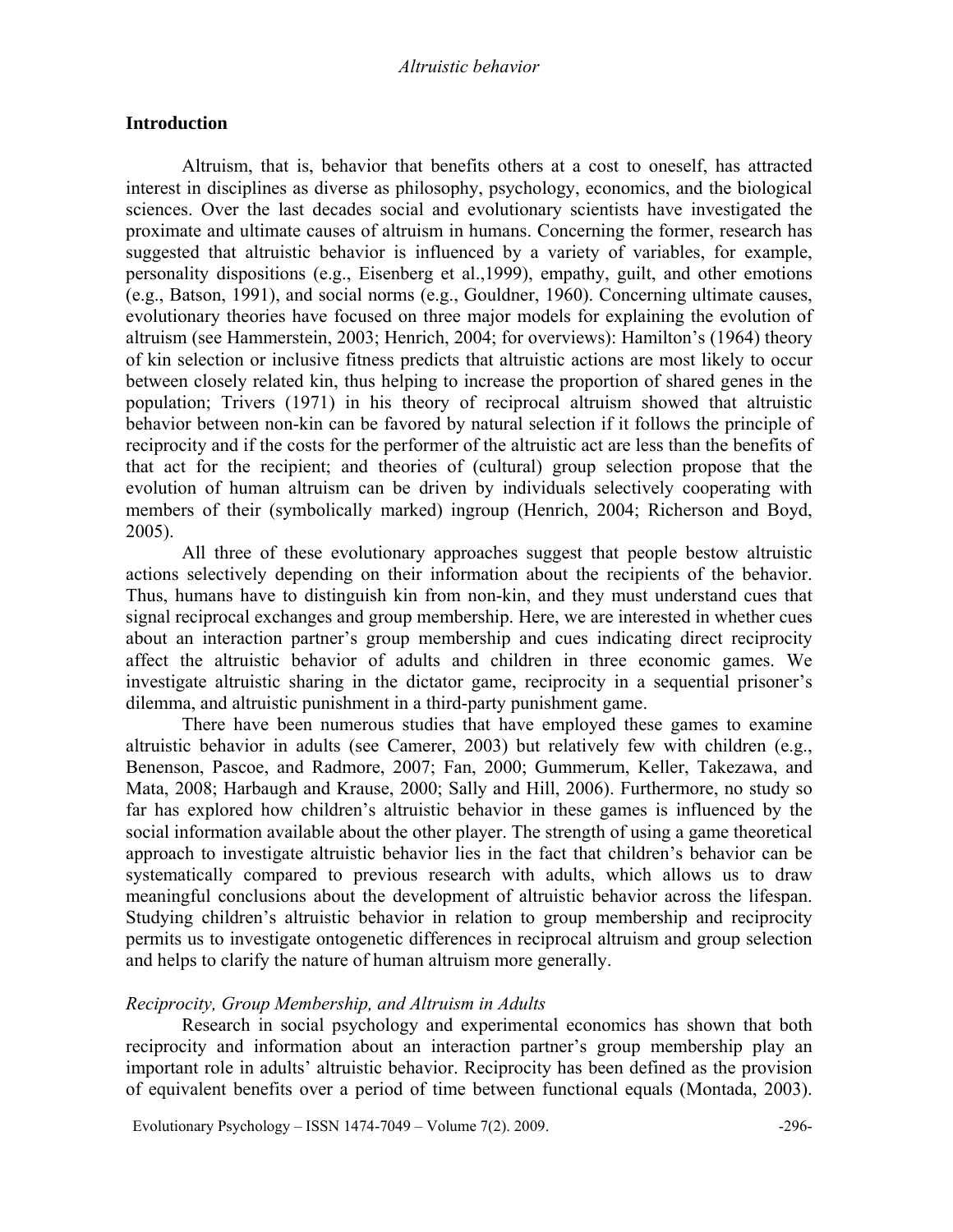Immediate reciprocity seems to be most important for cooperation to arise in social dilemmas, such as the prisoner's dilemma; players reciprocate the past behavior of their partners and also expect this kind of reciprocity from others (e.g., Berg, Dickhaut, and McCabe, 1995; Fehr and Gächter, 2000; Komorita, Parks, and Hulbert, 1992).

Cosmides (1989) and Cosmides and Tooby (1992) investigated the hypothesis that the human mind is designed to keep track of the reciprocal provision of benefits in social interactions and to detect violations of these implicit social contracts. A cheating detection module helps humans pay attention to whether the exchange partner has paid her costs when she collects her benefits and to cooperate selectively only with non-cheaters. Cosmides and colleagues (Cosmides, 1989; Cosmides and Tooby, 1992; Cosmides, Tooby, Fiddick, and Bryant, 2005) demonstrated that if the classical selection task by Wason and Johnson-Laird is framed as a social contract, up to 75% of adults are indeed sensitive to information that might indicate cheating in social exchanges.

There is also ample evidence that people treat and judge members of their ingroup more positively than outgroup members, and this ingroup bias is found cross-culturally (see Hewstone, Rubin, and Willis, 2002). Tajfel (1970, 1982) showed that the random classification of people into trivial social categories (e.g., "a green group," "a yellow group") can lead them to allocate more money to an ingroup than an outgroup member. Yamagishi, Jin, and Kiyonari (1999) demonstrated that players in a one-shot prisoner's dilemma game cooperated more with an ingroup than an outgroup member, even when group membership was based on trivial social categories.

Shinada, Yamagishi, and Ohmura (2004) conducted a third-party punishment game in an intergroup situation and found that adults punished ingroup cheaters more often and more severely than outgroup cheaters. In this game, punishment is altruistic because punishers spend some of their own endowment in order to punish non-cooperators, and punishers' returns are less than if they had not punished. Even though there might not be one person directly benefitting from the punishers' actions, punishment leads to the enforcement of cooperative and other social norms in a population (Fehr and Fischbacher, 2003; Fehr and Gächter, 2002). Shinada and colleagues' findings indicate that people are more willing to punish ingroup members who have violated the group norm of sharing with other ingroup members than to punish outgroup members (see also Bernhard, Fischbacher, and Fehr, 2006). Similarly, in a hypothetical punishment experiment Lieberman and Linke (2007) found that perpetrators were punished significantly more severely when the victim of a crime was either a relative or an ingroup member. According to Yamagishi (2003), ingroup members are more strongly punished than outgroup members because they violate the norm of generalized or indirect reciprocity in the group. In keeping with this norm, members of a group are expected to reciprocate and behave altruistically not only to the one who directly bestowed benefits on them, but to every group member.

However, Yamagishi and colleagues (Kiyonari, Tanida, and Yamagishi, 2000; Yamagishi et al., 1999; Yamagishi and Kiyonari, 2000) showed that altruistic behavior favoring ingroup members disappears if people are presented with information that suggests direct reciprocity from their interaction partner. If adult participants had reason to expect reciprocity from their interaction partner in a sequential prisoner's dilemma game, there was no difference in their sharing behavior with ingroup versus outgroup members. Thus, these studies suggest that if information about direct and indirect reciprocity (group membership) is presented simultaneously, information about direct reciprocity seems to be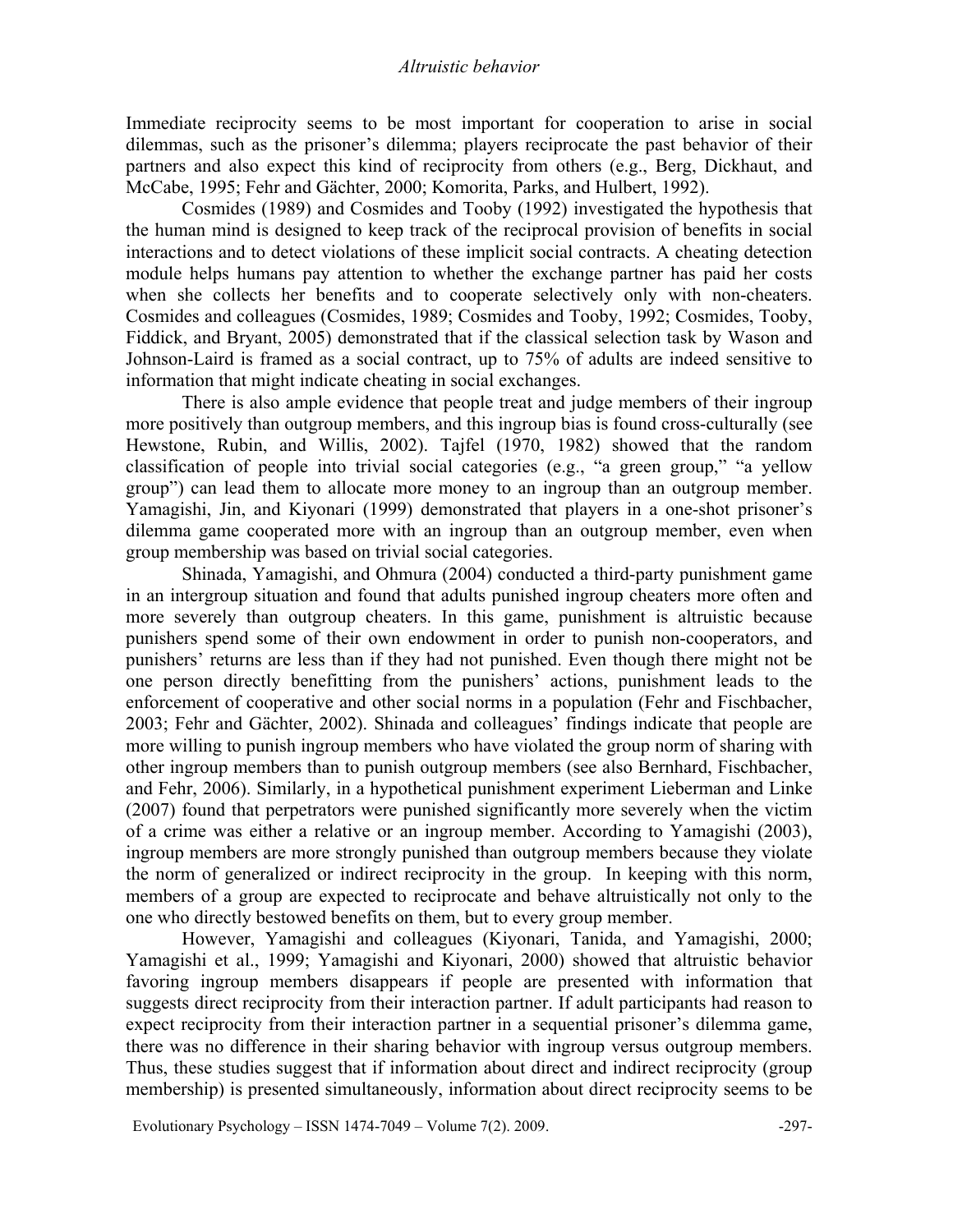more relevant for altruistic decisions than information about indirect reciprocity. In the present study, we were interested in whether similar findings could be obtained with elementary school children of different ages.

## *Reciprocity, Group Membership, and Altruism in Children*

As pointed out by Hirschfeld (2001), understanding and acting according to the affordances of social relationships is a major developmental task for young children. It is important for children to know "who's who" in a social environment, what different individuals are likely to do, and how to react to others' behavior. Here, we investigate whether group membership and reciprocity serve as salient social information for elementary school children for regulating altruistic behavior, when presented both separately and simultaneously.

Research on the development of attitudes toward ethnic and gender in- and outgroups has found that from 3 years of age, children ascribe more positive attributes to their own groups, like their own groups more, feel more similar to members of their ingroup, and are less willing to join a team of outgroup members (e.g., Aboud, 1988; Martin, Ruble, and Szkrybalo, 2002; Nessdale, Maass, Griffiths, and Durkin, 2003). However, Bigler and colleagues (Bigler, Brown, and Markell, 2001; Bigler, Jones, and Lobliner, 1997; Patterson and Bigler, 2006) found that ingroup bias toward trivial social groups seems to appear in young children only when they are able to perceive group membership visually and when others, particularly authority figures, use these novel group categories in a functional way during routine interactions.

Studies investigating differences in children's actual behavior toward ingroup and outgroup members seem to support Bigler and colleagues' findings. There was no ingroup bias in the helping behavior of 6- to 9-year-old children grouped into novel social categories in Bigler and colleagues' (1997) study. Vaughan, Tajfel, and Williams (1981) reported that 8- and 11-year-old children allocated more coins to an ingroup member than to an outgroup member. In contrast, kindergarteners in a study with trivial social categories only rewarded more play chips to an ingroup member than to an outgroup member when they were competitively primed. In a no-prime or neutral-prime condition, no differences in the allocation of resources occurred (Spielman, 2000). Thus, young elementary school children only treat their ingroup members more positively than outgroup members when group membership is made salient to them by adults in their environment. In older children, in contrast, ingroup bias is a pervasive phenomenon, even when group membership is based on trivial social categories.

To our knowledge, no study has investigated altruistic punishment in children in relation to the other players' group membership. However, studies by Abrams and colleagues (Abrams, Rutland, Cameron, and Ferrell, 2007; Abrams, Rutland, Ferrell, and Pelletier, 2008) indicate that children exclude peers who violate or deviate from important ingroup norms. In experiments with both real and trivial groups they found that the more children are biased toward their ingroup, the more negatively they evaluate and treat an ingroup member who disregards the norm of being loyal to his or her group. Young elementary school children did not show ingroup bias when trivial social categories were used. Based on this research, we might expect that when group membership is based on trivial social categories older but not younger elementary school children punish an ingroup member who violates the group norm of indirect reciprocity.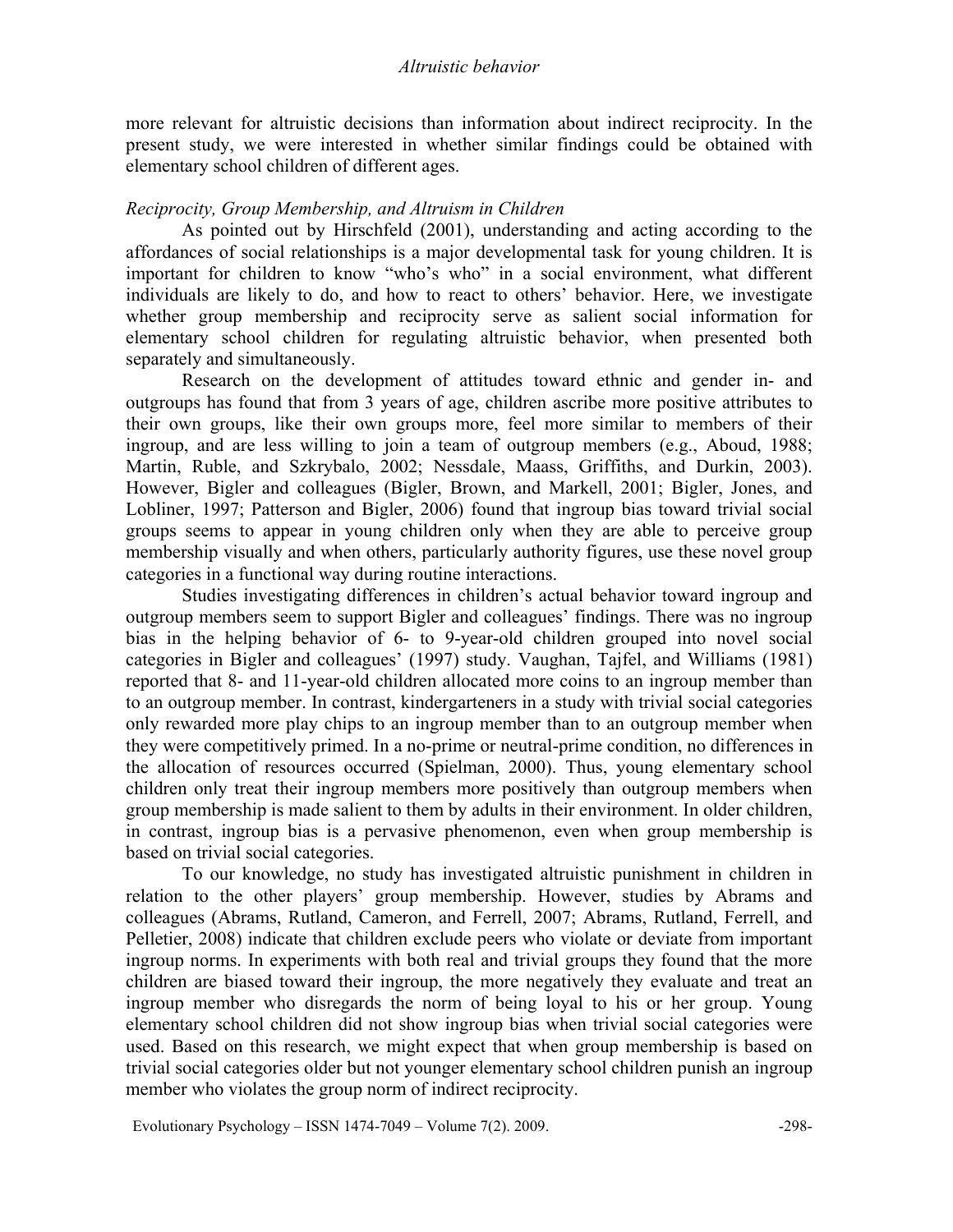Children typically understand the norm of (direct) reciprocity by 5 to 6 years of age (Berndt, 1977; Youniss, 1980). Elementary and preschool children rate reciprocity as a good strategy for determining whether to help someone (Suls, Witenberg, and Gutkin, 1981) or whether to share with a classmate (Dreman and Greenbaum, 1973). Keller, Gummerum, Wang, and Lindsey (2004) found that even preschool children recognize the violation of social contracts with bilateral cheating options when they are given all the relevant information. However, elementary school children have difficulties checking for the relevant information that might indicate a violation of reciprocity in the Wason selection task. Thus, although even young children implicitly understand the violation of reciprocity, in the course of development they might become better able to explicitly comprehend what kinds of acts constitute reciprocal exchanges, and the feelings related to the fulfillments and violations of such social contracts.

To our knowledge, no study to date has investigated developmental differences in children's reactions to social information about direct or indirect reciprocity as investigated by Yamagishi and colleagues (e.g., Yamagishi et al., 1999). Will children reciprocate equally to ingroup and outgroup members when they additionally receive information about their interaction partner's past behavior? In this study we try to answer this question.

## *Questions and Hypotheses*

The first main goal of the present study was to investigate the influence of direct and indirect reciprocity on altruistic behavior in three economic games, and how this influence might change over the course of development. As suggested by Yamagishi (2003), indirect reciprocity was manipulated through group membership in trivial social categories. In the first economic game, the dictator game, participants allocated resources to a receiver from the ingroup or outgroup or to one who had no group membership indicated (neutral condition). We expected that adults and older elementary school children would share more with the ingroup member than with the outgroup member, but that no ingroup bias would occur for younger elementary school children.

In the second game, a sequential prisoner's dilemma, participants received information about both the past behavior and group membership of their partner. We expected that all participants would reciprocate equally independent of group membership. The third game, a third-party punishment game, examined participants' punishment of ingroup, outgroup, and neutral players. We expected that adults and older elementary school children would punish non-cooperators more in the ingroup than in the outgroup or neutral condition. We included gender in the analyses of altruistic behavior, because research has found that females tend to act more altruistically than males (Fabes and Eisenberg, 1998).

#### **Materials and Methods**

#### *Participants*

The adult sample consisted of 155 participants (90 females and 65 males;  $M = 25.3$ ) years,  $SD = 3.8$ ), mostly students, who were recruited from a participant register at the authors' research institution. The child sample included 92 students from second grade (50 girls, 42 boys;  $M = 7.1$  years,  $SD = 0.7$ ) and 81 students from sixth grade (46 girls, 32 boys;  $M = 11.4$  years,  $SD = 0.5$ ). They were recruited from two primary schools in the

Evolutionary Psychology – ISSN  $1474-7049$  – Volume 7(2). 2009.  $\qquad \qquad -299-799$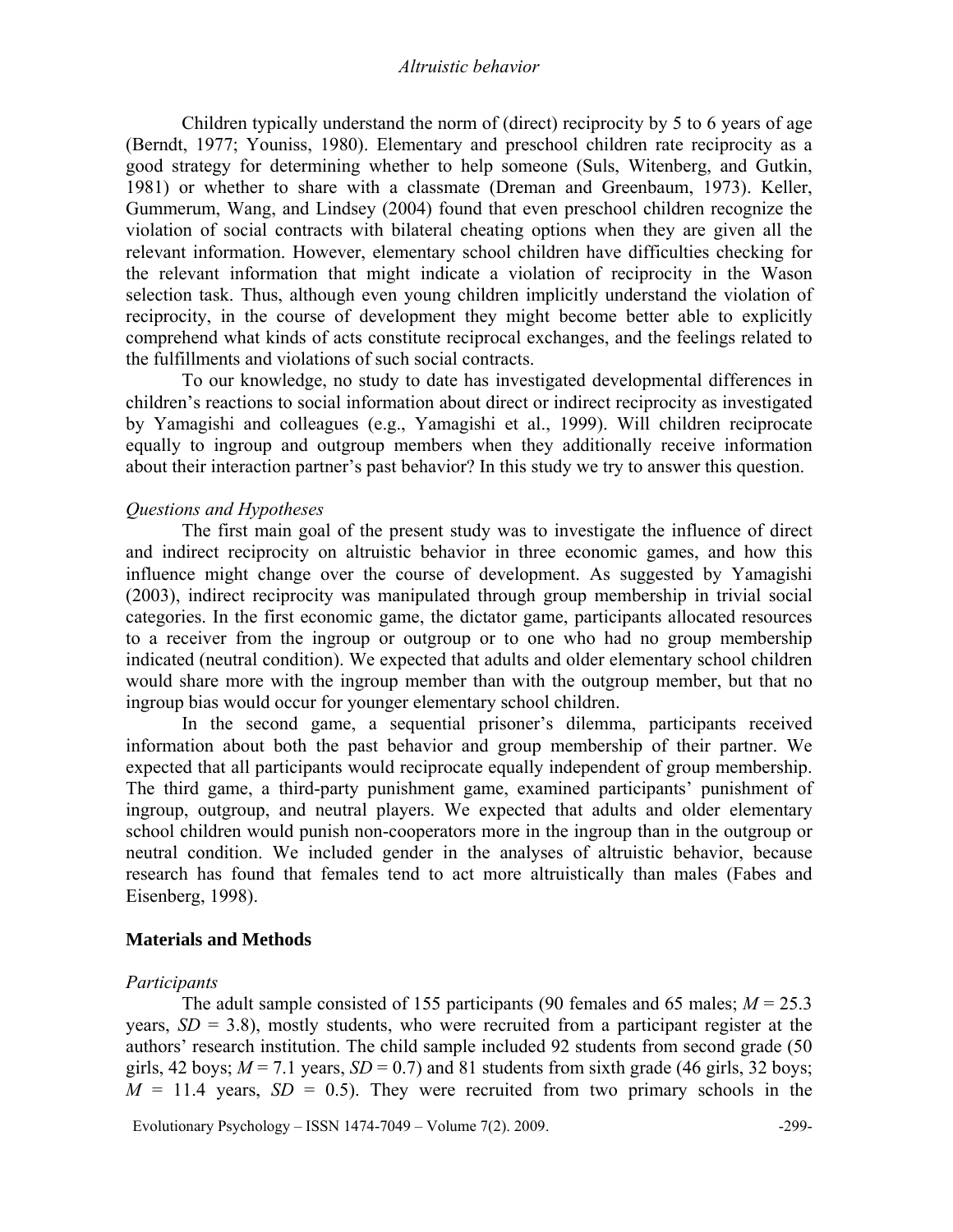southwestern part of Berlin. About 85% of the students had German parents; the remaining 15% had at least one parent of a different nationality, mostly Middle Eastern or Eastern European. Most students came from middle-class families.

Of the original students 92 students from second grade and 81 students from sixth grade, 11 second graders (6 girls, 5 boys) and 6 sixth graders (4 girls, 2 boys) were excluded because they failed to answer the quiz questions correctly (see below). The final child sample thus consisted of 81 students from second grade (44 girls, 37 boys;  $M = 7.1$ ) years,  $SD = 0.6$ ) and 75 students from sixth grade (42 girls, 33 boys;  $M = 11.6$  years,  $SD =$  $(0.5)$ .

## *Materials*

*Dot estimation task.* To establish membership in a trivial social category, a dot estimation task was conducted. Participants were presented with three pictures for 2s, respectively. Each picture contained 70–80 yellow dots on a blue background. Participants were asked to estimate the total number of yellow dots and to write this number on an answer sheet. Numbers were rank ordered. The six people with the highest numbers were in the "blue" group, and the six participants with the lowest numbers were in the "yellow" group. In the neutral condition, the dot-estimation task was omitted.

*Dictator game.* The dictator game is an altruistic sharing situation in which one player, the proposer, can allocate money to another, anonymous player, the responder. The responder can only accept an offer from the proposer, meaning that the proposer decides unilaterally. All participants played the dictator game as a proposer. In the adult sample, participants could allocate 20 euros between themselves and an anonymous responder. Allocations could be made in steps of 1 euro. The smallest allocation could be 0, the largest 20 euros.

In the two child samples, participants allocated 10 coins between themselves and an anonymous responder. In second grade, each coin was worth 20 eurocents; in sixth grade each coin was worth 50 eurocents. Allocations could be made in steps of 1 coin. The smallest allocation could be 0, the largest 10 coins.

Both adult and child participants were asked quiz questions after they made their allocation decision to test their understanding of the dictator game. In the child sample, quiz questions were accompanied by cartoon pictures of the players and the coins. First, participants were asked how many euros/coins they could allocate to the other player. Second, participants were asked to calculate the payoffs for a proposer and responder in an example dictator game. Adults were given the situation, in which a proposer decided to give 17 euros to the responder; adult participants had to indicate how many euros the responder and proposer would receive. Children were told to calculate the payoffs for a proposer and responder in a situation where the proposer decided to give 1 coin to the responder.

*Sequential prisoner's dilemma.* In the sequential prisoner's dilemma, two anonymous players have an initial monetary endowment, which they can sequentially exchange between each other. The money they give to the other player from their endowment is doubled and added to the other's endowment. For example, if one player gives 3 euros to the other, this money is subtracted from his initial endowment, but 6 euros are added to the other's account.

In this experiment, all participants played the second player. In the adult sample,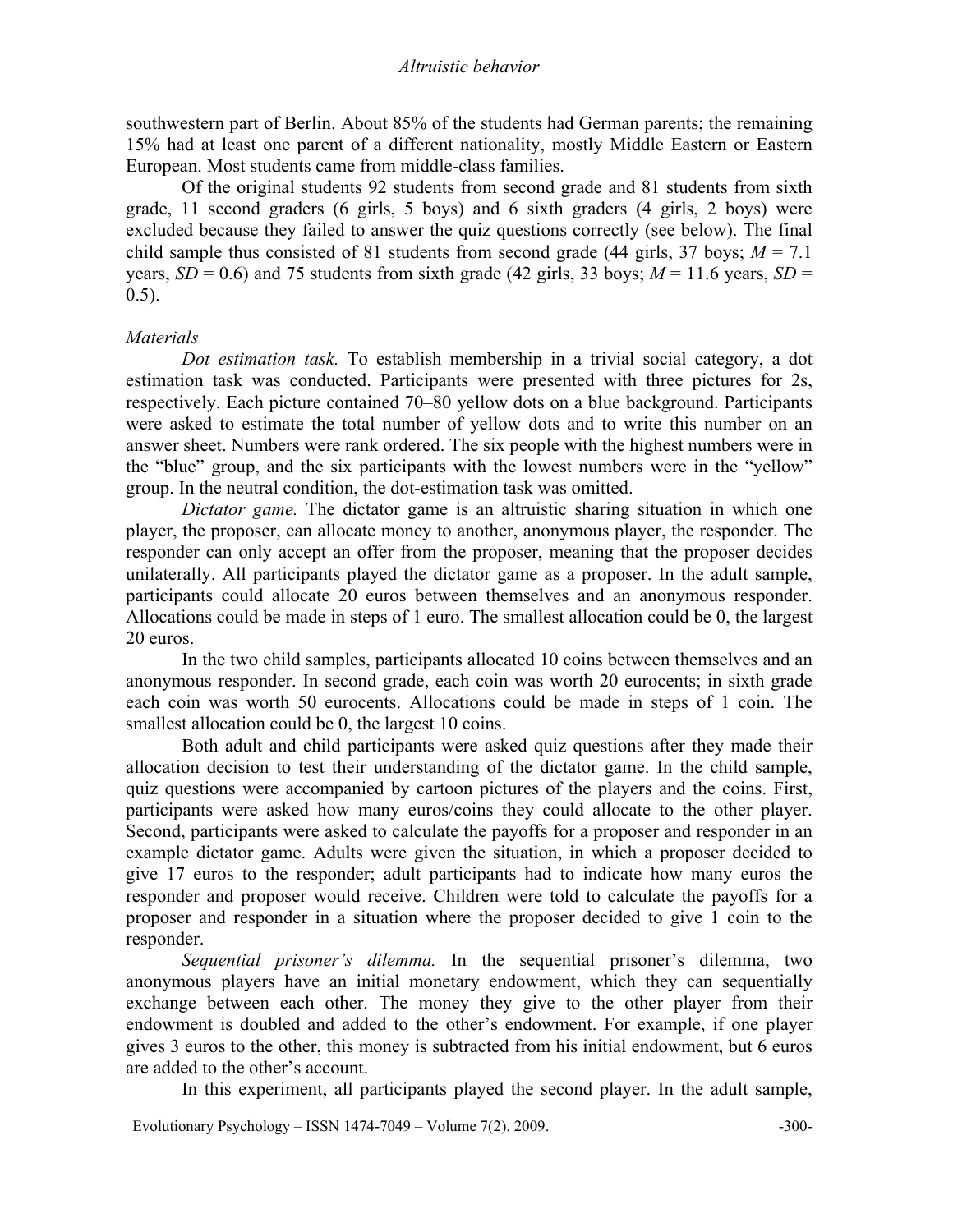both players initially had an endowment of 5 euros each. Participants, as second players, were given all 5 euros from the first player, doubled. Thus, according to the rules of the game, they possessed 15 euros altogether (5 euros initial endowment  $+ 2 \times 5$  euros from the other player) before they made the decision of how much to give back to the first player. They could give back any sum between 0 and 15 euros in steps of 1 euro. The sum they gave back to the other player would be deducted from their 15 euros. Whatever amount participants gave to the first player would be doubled and added to the first player's account.

In the two child samples, both players initially had an endowment of three coins each. Each coin was worth 20 eurocents in second grade and 50 eurocents in sixth grade. Participants were given all three coins from the first player, which was doubled according to the rules of the game. Thus, they possessed nine coins altogether before they made the decision of how much to give back to the first player. They could give back any sum between zero and nine coins in steps of one coin.

All participants were asked quiz question to test their understanding of the game after they made their decision. They were presented with an example scenario of a sequential prisoner's dilemma for which they had to calculate the payoff for the first and second player. Adults shown a scenario, in which the first player gave 2 euros to the second player, and the second player sent 4 euros to the first player. Adult participants were asked how many euros each player had in their initial endowment, how many euros both players had after the first player's decision and the final payoff for each player. Children were presented with a scenario, in which the first player gave all 3 coins to the second player and the second player decided to send 1 coin to the first player. Participants were asked about the initial endowment of each player, the number of coins each player has after the first player's decision, and the final payoff of each player. In the child sample, the quiz questions were accompanied by cartoon pictures of the players and the coins.

*Third-party punishment game.* In the third-party punishment game, players can pay money from their own initial endowment to punish another anonymous (unfair) player. In the adult sample, all participants were presented with a scenario in which Player A (proposer) had given only 2 of 20 euros to Player B (responder) and had kept 18 euros for himself in a dictator game. Participants played Player C with an initial endowment of 10 euros. Participants could pay any amount between 0 and 10 euros in steps of 1 euro, and this sum would be subtracted from their endowment. However, twice that amount would be subtracted from the payoff of Player A. For example, if participants paid 2 euros, 2 euros would be deducted from their initial endowment leaving them with 8 euros. However, 4 euros would be subtracted from Player A's account, leaving him with 12 euros.

In the two child samples, participants were initially endowed with 5 coins. Each coin was worth 20 eurocents in second grade and 50 eurocents in sixth grade. The participants' task was to decide how many of these 5 coins they were willing to pay to reduce the payoff of Player A. All participants were presented with a scenario in which Player A gave only 1 of 10 coins to Player B and kept 9 coins for herself. Participants could pay any amount between 0 and 5 coins in steps of 1 coin, and this sum would be subtracted from their endowment. However, twice that amount would be subtracted from the payoff of Player A.

Participants were presented with an example scenario after their decision to test their understanding of the game. In the adult sample, participants were told that Player A

Evolutionary Psychology – ISSN  $1474-7049$  – Volume 7(2). 2009.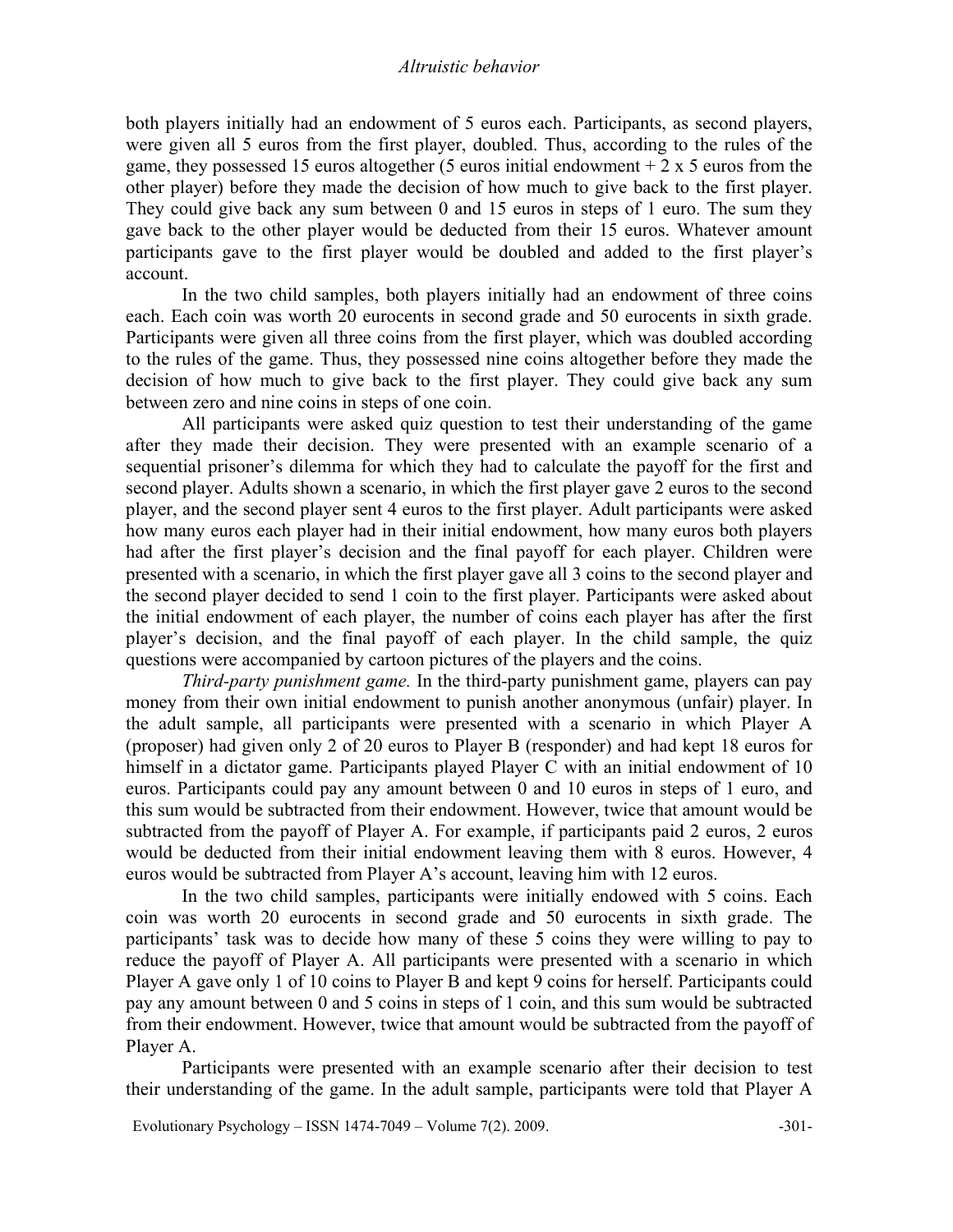had allocated 5 euros to Player B. Player C decided to pay 2 euros. In the child sample, Player A decided to give Player B 3 coins, and player C decided to pay 1 coin. All participants were asked about the endowments of Players A, B, and C after Player A made his decision and the final payoff of Players A, B, and C after Player C made his decision. The sample scenario was accompanied with cartoon pictures of the players and coins in the child sample.

### *Procedure*

*Adult Sample.* Three experimenters were involved in the experiment: The first experimenter was in the lab and interacted with the participants. The second experimenter sat outside the lab, received the decision sheets of the participants, and was responsible for matching the decisions and determining the payoff for each participant. If one of the participants did not appear for the experiment, a third experimenter filled in for this missing participant and acted as a participant.

Twelve participants were invited to the lab at one time. Upon arrival, they were welcomed by the first experimenter and led to their seats. The seats were arranged such that participants could not communicate with each other. Participants were told that they would be making decisions in three consecutive tasks with different anonymous interaction partners in each game. Payment would be determined by randomly picking one of the three tasks after the experiment was finished. All participants would then be paid according to their decision in this one task. This procedure was used to make sure that participants would regard the decisions in the three games as independent. Each participant received an identification number (ID) that consisted of a random arrangement of three or four digits. It was pointed out that the second experimenter could only identify participants by their IDs and would be blind to their real identities. The first experimenter in the room would not know their decisions.

To establish membership in a trivial social category, the dot estimation task was conducted in the ingroup and the outgroup condition. Participants were asked to keep the information of their group membership private. It was also pointed out that the first experimenter was not aware of their group membership. In the neutral condition, the dotestimation task was omitted.

The three games were run in counterbalanced order. The rules of explained to the dictator participants with the help of a PowerPoint presentation. Participants were given one example and were asked whether they had any questions. After each game, participants were given quiz questions to test their understanding of the game. It should be noted that in contrast to the standard protocol used in experimental economic research deception was used, as all players played the same roles in the three economic games.

In the dictator game, participants were told that some of them were randomly picked to play the proposer and some to play the responder, and that it was randomly determined whether they would play with a member from their own or the other group. In fact, all participants played the dictator game as a proposer. Because the participants could guess who was a proposer and who a responder by simply observing who filled out an answer sheet, they were told that while the proposers made their decisions responders would fill out a sheet on an irrelevant task.

In the sequential prisoner's dilemma, participants were told that it was randomly determined whether they would play the first or second player and also whether they would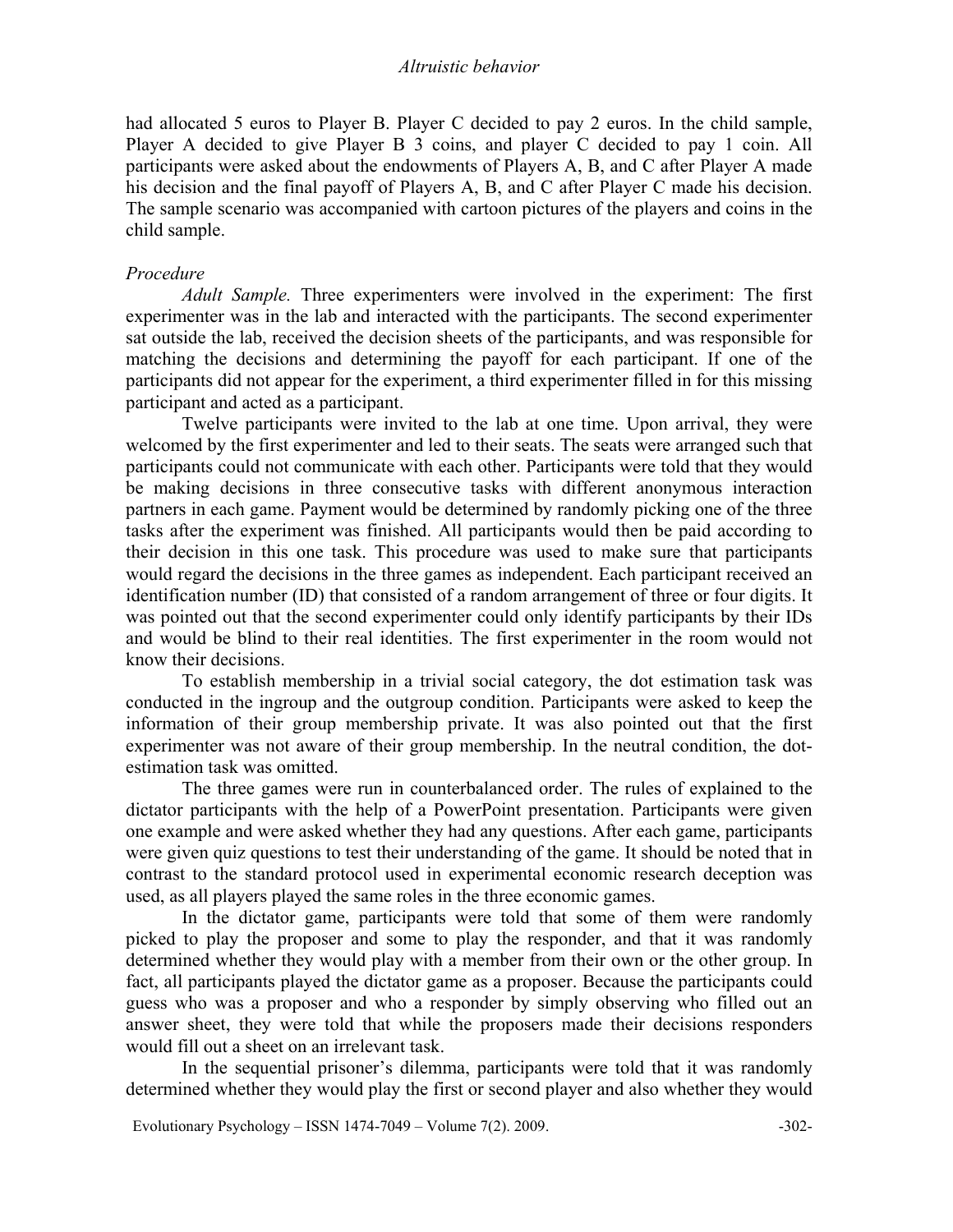play with a member from their own group or the other group. The game consisted of two time points separated by 5 min of waiting time. At the first time point, the first players would write down their decisions on answer sheets. At the second time point, the second players were informed of the first players' decisions and made their own decisions. To avoid having players guess who was a first or second player from observing the others, participants were told that while the first players decided at the first time point, the second players would be performing an irrelevant task, and vice versa. In fact, all participants were playing the role of second players.

In the third-party punishment game, participants were told that it was randomly determined whether they would be Player A, B, or C and also whether they would play with people from their ingroup or outgroup. This game consisted of two time points, separated by 5 min of waiting time. Participants were told that while Player A decided at the first time point, Players B and C would perform an irrelevant task. At the second time point, Player C would decide and Players A and B would perform an irrelevant task. In fact, all participants played the role of Player C.

While the second experimenter determined the payment for every participant outside the lab, the first experimenter handed out a questionnaire not related to the present study. After participants finished the questionnaire, they received their payment, sealed in an envelope, from the first experimenter and were debriefed and dismissed.

*Child Sample.* A whole class was tested together during the school day. Only the data of students who brought a signed parental consent form were included in this experiment; the data of the other students were destroyed. Three female experimenters and, in some cases, the class teacher were present. The first experimenter explained the games to the children. The other two experimenters assisted children who had difficulties with reading and writing, especially in second grade, and made sure that children worked on the tasks independently.

Participants were instructed that they would decide in three consecutive tasks with different partners, and that they could earn some money in these games. After all the experiments were finished, the experimenters would randomly pick one of the games and all students would be paid according to their decision in this game. Decisions would not be divulged to their classmates, parents, or teachers.

A dot-estimation task was conducted to classify students into a blue and a red group in the ingroup and outgroup condition. Instructions and procedures for this task were the same as for the adult sample. The dot-estimation task was omitted in the neutral condition. The experiment consisted of three consecutive games explained by the main experimenter using the blackboard. Because in a pilot study the order dictator game–sequential prisoner's dilemma–third-party punishment game proved to be most easily understood, particularly by second graders, we used only this order in the experiment. All games were explained with the help of paper cartoon figures and paper coins. Furthermore, participants were given several examples and quiz questions to ensure understanding of the game structure.

For the dictator game, participants were told that it was randomly determined whether they would play with a member from their own group or a member from the other group. On the answer sheets the group membership of proposer and responder, respectively, was indicated by a blue or a red circle. All participants played the dictator game as a proposer. After the children made their decisions, the sheets were collected by the second experimenter.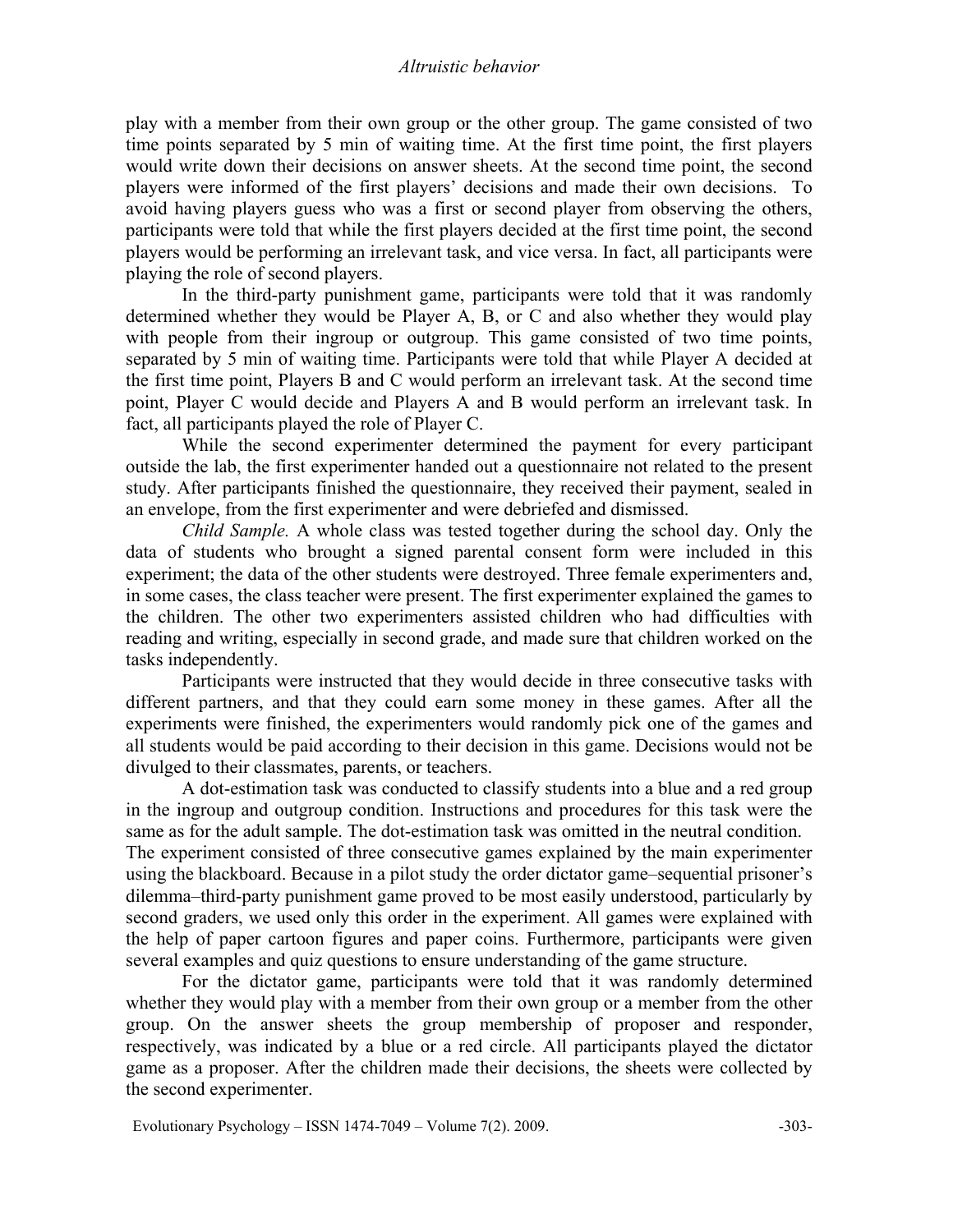It was randomly determined whether participants would play with a member from their own group or the other group in the sequential prisoner's dilemma. The group membership of the first and second player, respectively, was indicated by a blue or a red circle on the answer sheet. All participants played the role of second player. After the children made their decisions, the answer sheets were collected by the second experimenter.

For the third-party punishment game, participants were told that it was randomly determined whether they would play with people from their own group or the other group. The group memberships of Players A, B, and C, respectively, were indicated with blue or red circles on the answer sheet. For the ingroup condition, Players A, B, and C shared the same color. For the outgroup condition, only Players A and B had the same color; Player C had the complementary color. All participants played the role of Player C.

## **Results**

Analyses were conducted separately for the adult and the child sample because of the different settings in which the data were collected (laboratory setting for the adult sample, classroom setting for the child sample). A set of preliminary analyses (available from the authors for interested readers) was carried out to examine gender effects. Two effects of gender were found, and these are reported in the text. Otherwise the data were collapsed across gender and the findings are reported accordingly.

#### *Adult Sample*

*Dictator game.* Figure 1a displays the distributions of offers in the dictator game for the different conditions of group status (ingroup/outgroup/neutral), and Table 1 shows the mean offers in the dictator game for the same three conditions. We conducted a univariate analysis of variance (ANOVA) with group and task order as independent variables. The main effect for group membership was significant,  $F(2, 152) = 3.76$ ,  $p = 0.03$ . As can be seen from Table 1, when dictators played with ingroup responders, they gave on average around 1.40 euros more than when they were playing with outgroup responders or in the neutral condition. The average offers for neutral and outgroup responders were almost the same. Post hoc Scheffé tests ( $\alpha = 0.05$ ) revealed, however, that the average offers to ingroup members were significantly higher than the average offers to outgroup members, but that there was no significant difference between the ingroup and neutral condition.

The distributions presented in Figure 1 confirm this trend: Participants who played in the ingroup condition were more generous than participants playing with an outgroup member. Interestingly, offers larger than an equal split emerged only for the ingroup condition. To test whether the group membership effect would also emerge if offers larger than the equal split were excluded from analysis, an ANOVA with the same three independent variables was run but excluding the participants who offered more than 10 coins. This time, there was no significant difference in dictator game offers in the three group conditions,  $F(2, 141) = 0.88$ ,  $p = 0.42$ .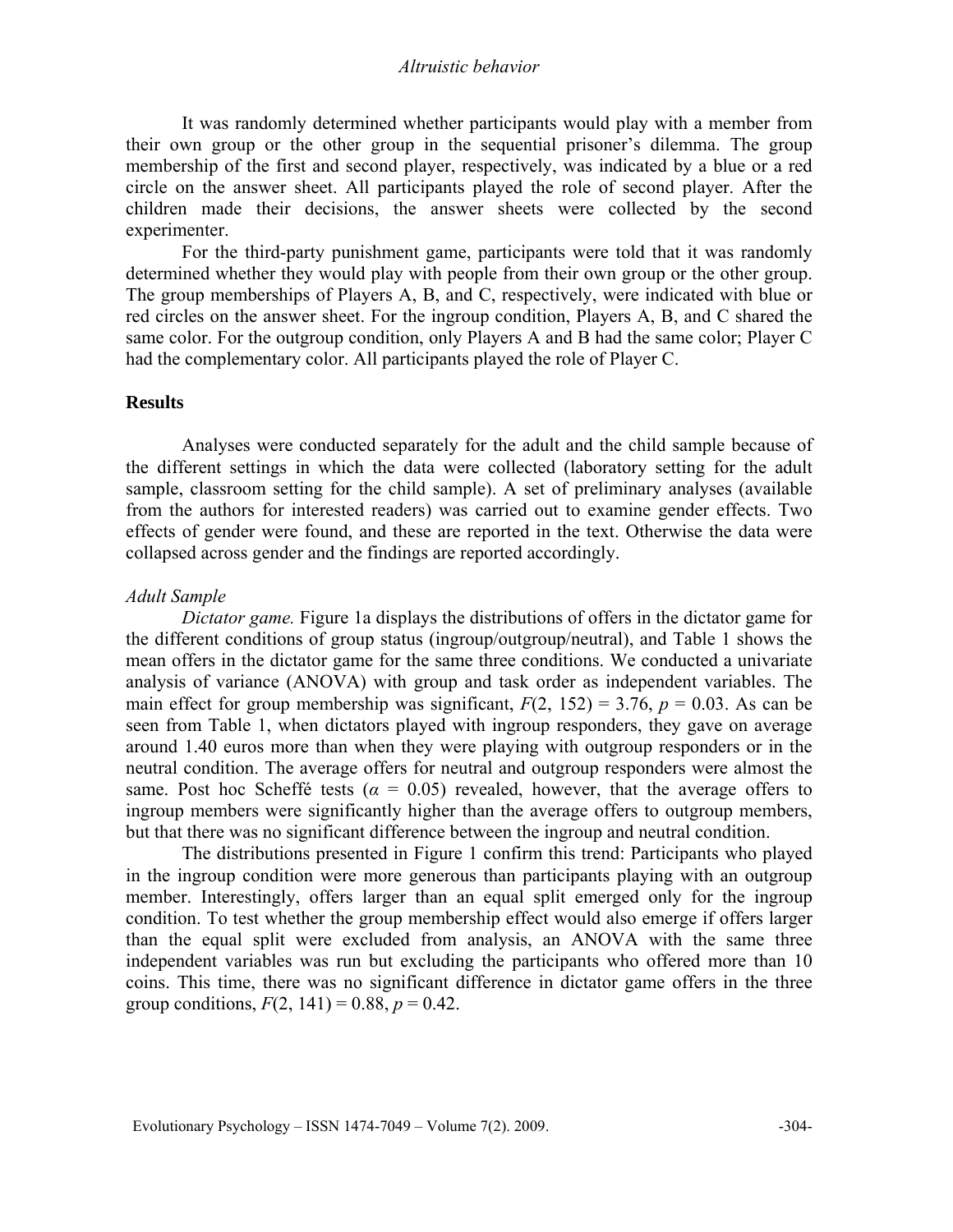**Figure 1.** Adult sample: (a) Distribution of offers in the dictator game; (b) reciprocity in the sequential prisoner's dilemma; and (c) punishment in third-party punishment game by group membership.



*Sequential prisoner's dilemma.* To analyze results for the sequential prisoner's dilemma, we calculated the variable "reciprocity," which measures to what degree the offer of the second player was reciprocal to the offer of the first player. Reciprocity is the difference between the second player's and the first player's offers. Thus, a value of zero indicates perfect reciprocity, as the second player gave as much back as he or she received from the first player. Negative values imply that the second player gave less than he or she

Evolutionary Psychology – ISSN 1474-7049 – Volume 7(2). 2009. -305-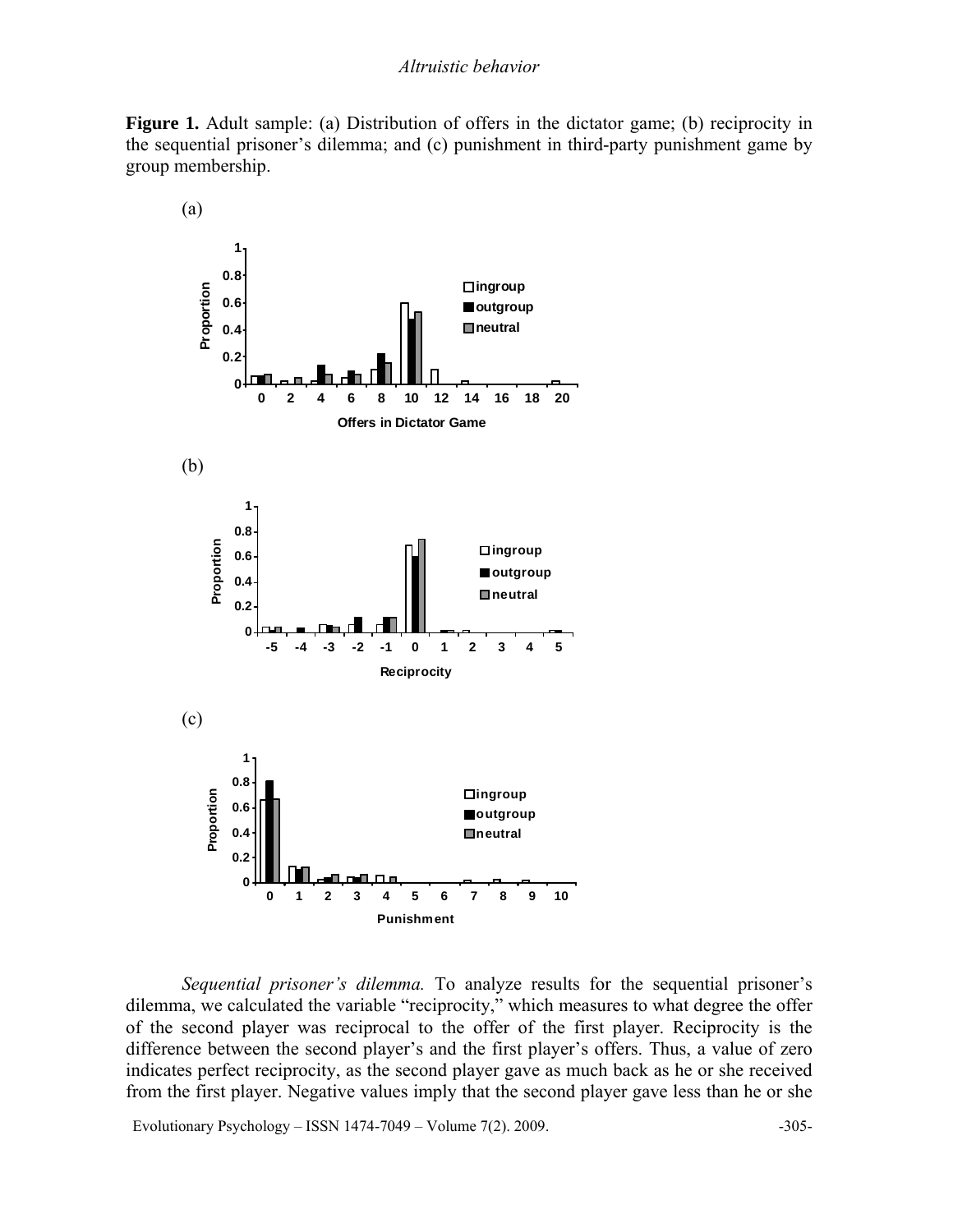received from the first player, and positive values suggest that the second player gave more to the first player than the other way round. Figure 1b shows the distribution of reciprocity for the three conditions of group membership. In all conditions, the majority of second players reciprocated perfectly, although there was also a minority of players who sent less to the first player than they received. Only very few players, however, showed positive reciprocity and gave more to the first player than they got.

A univariate ANOVA with group membership, gender, and task order as independent variables revealed a significant interaction effect of only Group  $\times$  Gender,  $F(2, \theta)$  $152$ ) = 3.32,  $p = 0.04$ . However, follow-up analyses which tested the effect of group membership on reciprocity separately for each gender did not reveal any significant differences. Furthermore, when the independent variable task order was removed from the ANOVA, the Group  $\times$  Gender effect did not remain significant. These analyses suggests that this effect is not very robust and very likely an artifact.

**Table 1.** Means and standard deviations of offers in the dictator game, reciprocity in the sequential prisoner's dilemma game, and punishment in the third-party punishment game by age and group membership.

|                |          | Dictator game |      | Sequential<br>prisoner's<br>dilemma |      | Third-party<br>punishment<br>game |      |
|----------------|----------|---------------|------|-------------------------------------|------|-----------------------------------|------|
|                |          | M             | SD   | M                                   | SD   | M                                 | SD   |
|                |          |               |      |                                     |      |                                   |      |
| Second graders | Ingroup  | 4.54          | 1.48 | $-1.36$                             | 1.25 | 2.18                              | 1.39 |
| Group          | Outgroup | 4.04          | 2.61 | $-1.08$                             | 2.04 | 2.70                              | 1.22 |
|                | Neutral  | 4.11          | 1.83 | $-1.24$                             | 1.48 | 1.93                              | 1.19 |
| Sixth graders  | Ingroup  | 4.32          | 1.54 | $-0.79$                             | 1.10 | 2.07                              | 1.39 |
| Group          | Outgroup | 3.40          | 1.76 | $-1.28$                             | 1.10 | 1.44                              | 1.33 |
|                | Neutral  | 4.41          | 1.14 | $-0.55$                             | 0.67 | 2.22                              | 1.19 |
| Adults         | Ingroup  | 9.31          | 3.25 | $-0.53$                             | 1.56 | 1.50                              | 2.52 |
| Group          | Outgroup | 7.94          | 2.77 | $-0.68$                             | 1.54 | 0.60                              | 1.09 |
|                | Neutral  | 8.00          | 3.08 | $-0.48$                             | 1.25 | 1.07                              | 1.57 |

*Third-party punishment game.* Figure 1c shows the distribution of punishment by Player C for the three conditions of group membership in the third-party punishment game. A univariate ANOVA that tested the effects of group membership and task order revealed a significant main effect of group,  $F(2, 154) = 3.53$ ,  $p = 0.03$ . As indicated in Table 1, the punishment for unfair dictators was on average more than twice as high when they came from the ingroup than from the outgroup, and this difference was significant in post hoc Scheffé tests ( $\alpha$  = 0.05). Moreover, the ANOVA revealed a significant main effect for task

Evolutionary Psychology – ISSN 1474-7049 – Volume 7(2). 2009. -306-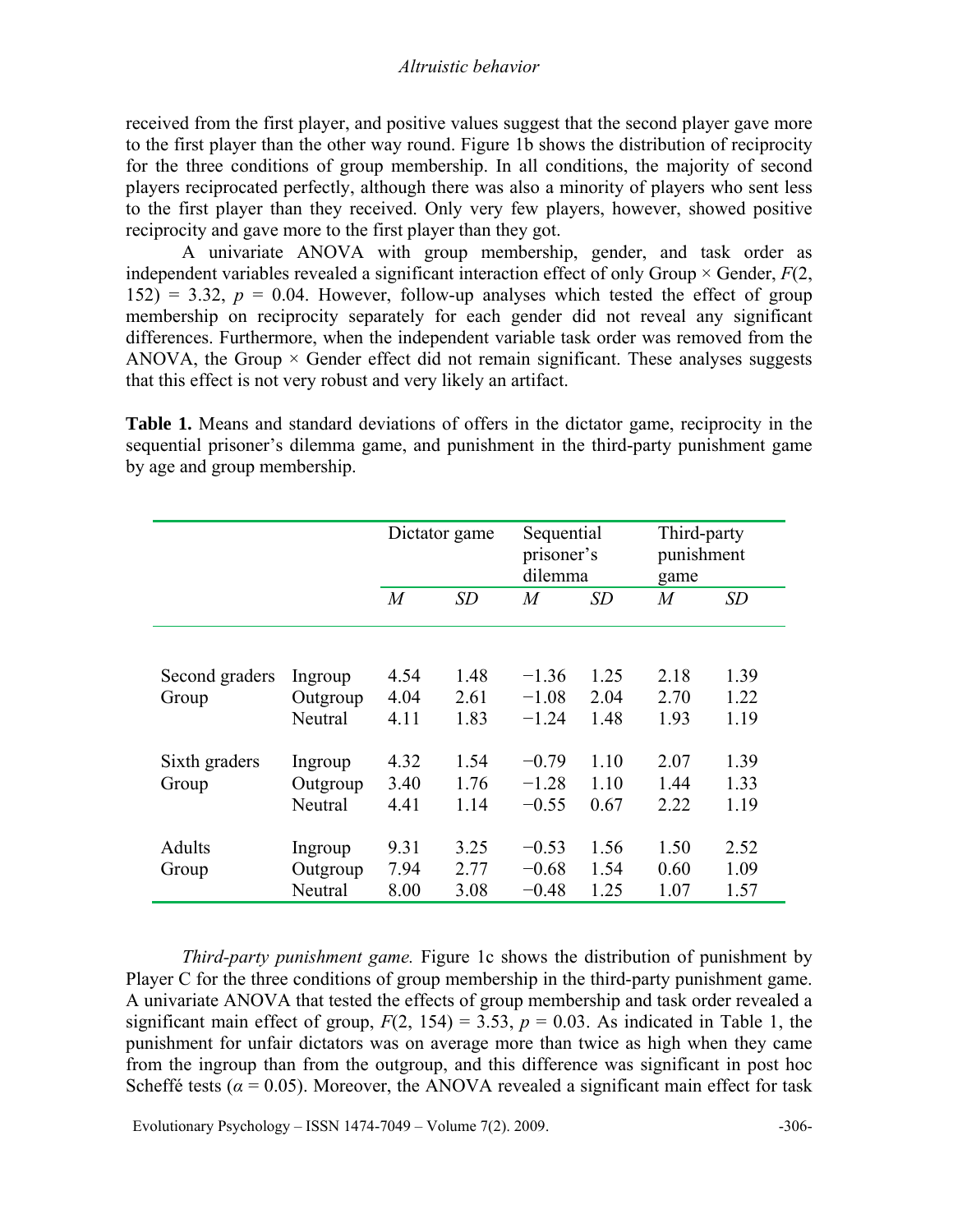order,  $F(1, 154) = 4.45$ ,  $p = 0.04$ . Participants punished significantly more when the dictator game preceded the sequential prisoner's dilemma game than vice versa.

## *Child Sample*

*Dictator game.* Figure 2a, b shows the distribution of offers in the dictator game in second grade and sixth grade for the different conditions of group membership. Table 1 displays the mean offers in the dictator game for the same two conditions. For each of the two grades, we separately conducted a univariate ANOVA to test the effects of group membership on the dependent variable offer in the dictator game. In second grade, none of the main or interaction effects reached statistical significance. Although children gave on average 50 eurocents more when they played against an ingroup member as opposed to an outgroup or neutral responder, as shown in Figure 2a the distribution of offers was similar across group conditions.

In sixth grade, an ANOVA with group membership and gender as independent variables revealed two significant main effects, for group membership,  $F(2, 75) = 4.82$ ,  $p =$ 0.01, and gender,  $F(1, 75) = 6.30$ ,  $p = 0.01$ . Post hoc Scheffé tests ( $\alpha = 0.05$ ) indicate that the significant effect of group membership was mainly due to the difference in offers between the ingroup and neutral condition on the one hand and the outgroup condition on the other. When participants played with outgroup responders, they gave on average about 1 euro less compared to when they played against ingroup and neutral responders. Figure 2b also shows that offers larger than the equal split were only offered to ingroup members. The equal split, on the other hand, was the most common choice in the neutral condition. Girls ( $M = 4.38$ ,  $SD = 1.31$ ) in the role of proposer gave significantly more than boys ( $M =$  $3.61, SD = 1.77$ .

*Sequential prisoner's dilemma.* Similar to the adult sample, we calculated the variable reciprocity (second player's offer minus first player's offer), which measures to what extent the offer of the second player was reciprocal to the offer of the first player. As can be seen from the distribution in Figure 2c, children in second grade did not tend to reciprocate but gave less to the first player than they received from him or her. A univariate ANOVA with the independent variables group membership and gender did not show any significant main or interaction effects.

In sixth grade, a very high number of participants displayed negative reciprocity (see Figure 2d). However, perfect reciprocity (i.e., giving as much back to the first player as the first player has given to you) was the modal choice for participants playing with an ingroup or neutral first player, whereas participants in the outgroup condition reciprocated far less (see also Table 1). This main effect of group membership was significant in an ANOVA with group membership as independent variable,  $F(2, 75) = 3.39$ ,  $p = 0.04$ .

*Third-party punishment game.* Figure 2e, f and Table 1 display the distributions and means of punishment in second and sixth grade for the two conditions of group membership. In contrast to the adult sample, students preferred to punish unfair proposers. An ANOVA with group membership and as independent variable obtained a marginally significant main effect for group membership in sixth grade,  $F(2, 75) = 2.46$ ,  $p = 0.09$ .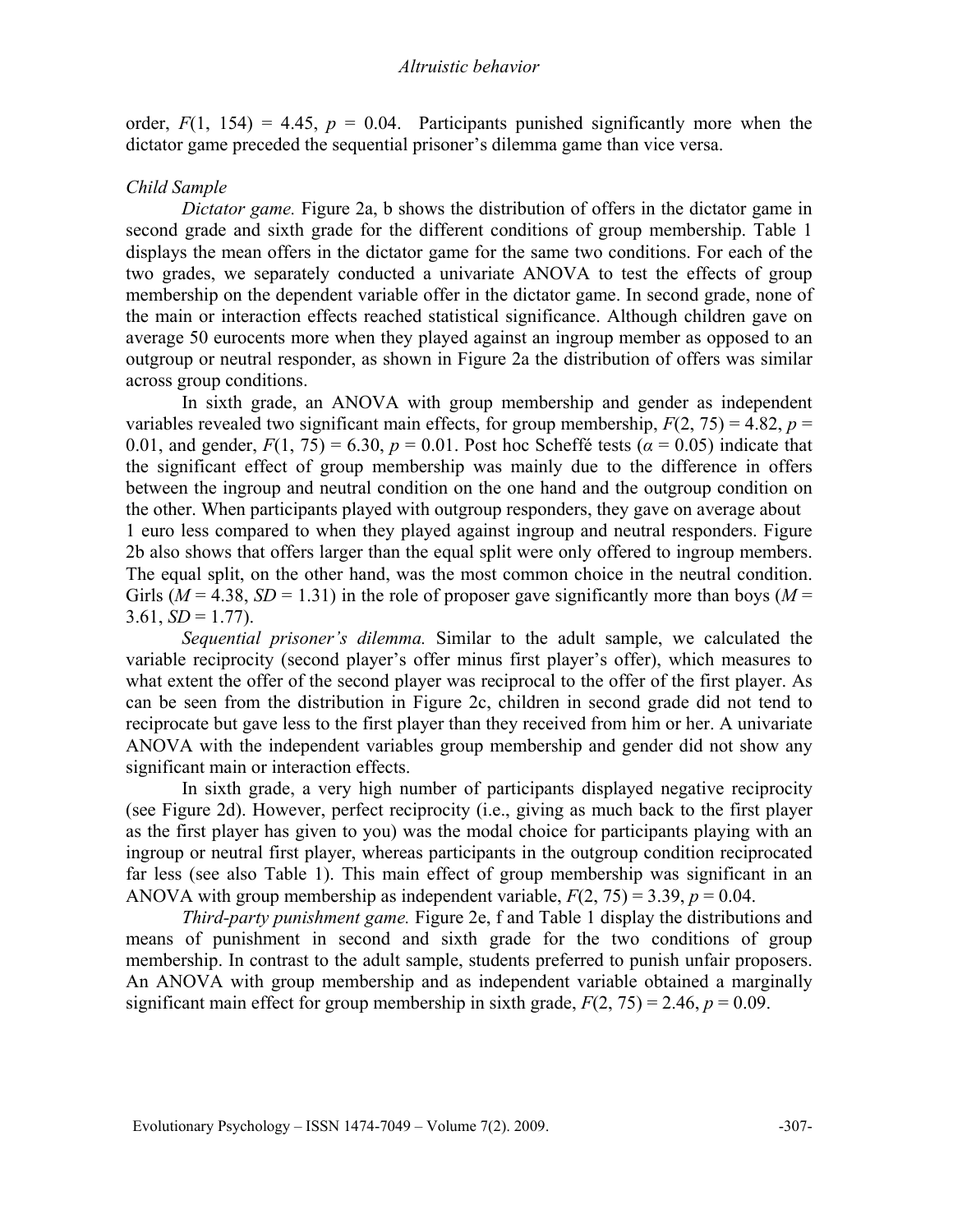**Figure 2.** Child sample: (a, b) Distribution of offers in dictator game; (c, d) reciprocity in the sequential prisoner's dilemma; and (e, f) punishment in the third-party punishment game by grade and group membership.



Evolutionary Psychology – ISSN 1474-7049 – Volume 7(2). 2009. -308-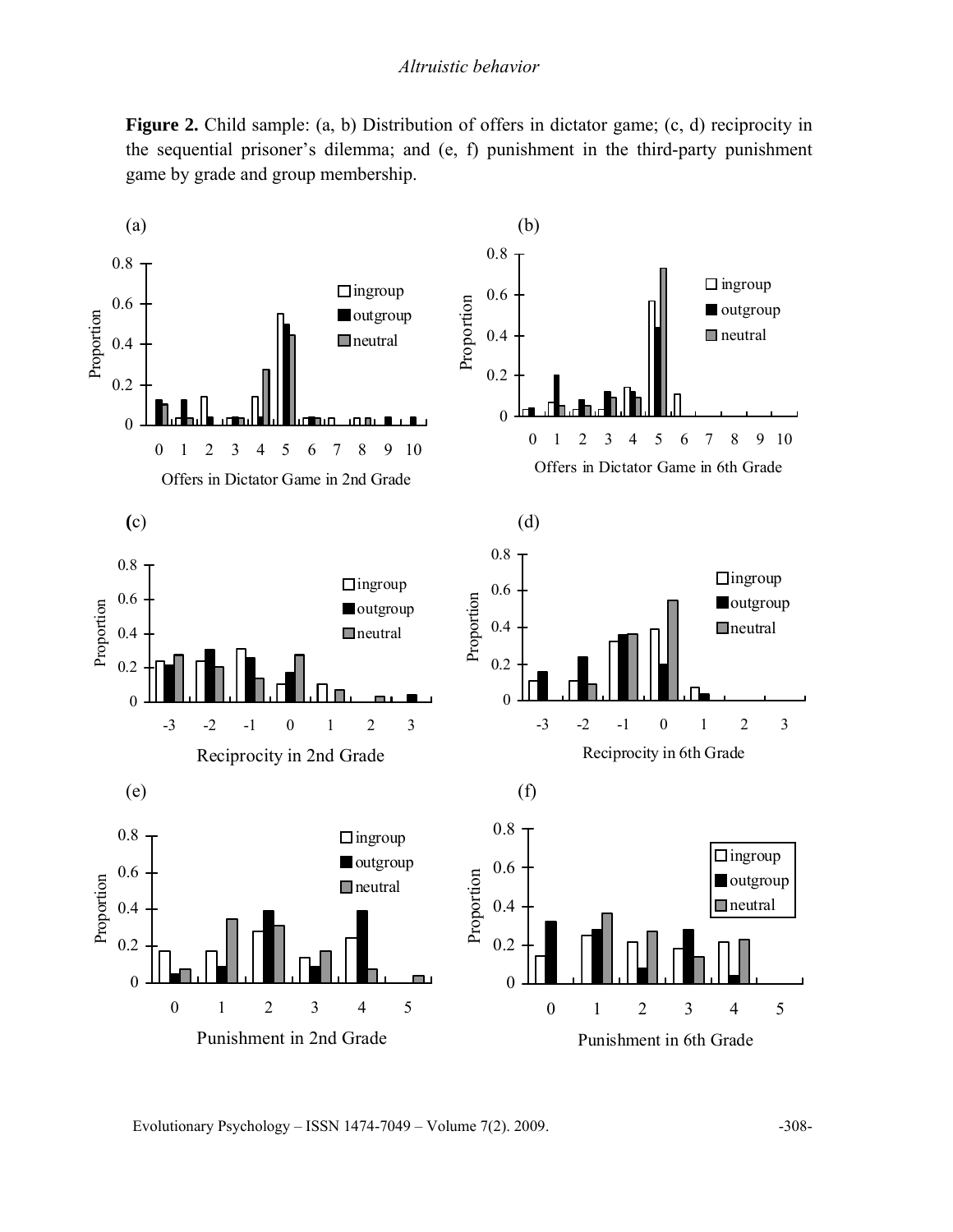## **Discussion**

Evolutionary theories have focused on two major accounts to explain altruism among non-kin: reciprocity (e.g., Trivers, 1971) and cultural group selection (e.g., Henrich, 2004; Richerson and Boyd, 2005), with people acting more altruistically toward members of their ingroup. In this study we were interested in whether social information about direct reciprocity (i.e., past behavior) or group membership influences the behavior of adults and elementary school children in three economic games measuring altruistic allocations, reciprocity, and punishment.

## *Social Information and Altruistic Behavior in Adults*

Overall, the results of this study support the importance of social information for adults' altruistic behavior. When information about the group membership of the interaction partner was presented, adults behaved more altruistically with ingroup than with outgroup players. This finding is consistent with numerous studies on ingroup favoritism in social psychology and experimental economics (e.g., Bornstein, 2003; Tajfel et al., 1971; Yamagishi et al., 1999). Interestingly, information about the ingroup status of the receiver in the dictator game led to an increase in offers that were larger than the equal split. Thus, some dictators gave more to ingroup receivers than they kept for themselves. Even though adult participants shared significantly less with outgroup than with ingroup receivers, it would be wrong to call the offers to outgroup members "selfish." In all group conditions, the equal split was the modal offer and most participants allocated some money to the receiver. These findings might thus indicate that playing the dictator game with an ingroup member motivates people to be especially prosocial. This interpretation echoes Brewer's (1999) proposition that ingroup bias might mainly stem from evaluating and treating one's ingroup more positively without necessarily derogating or devaluing the outgroup.

Ingroup bias also occurred in the third-party punishment game. On average, adult participants punished unfair ingroup or neutral group members significantly more than unfair outgroup members. This is similar to results of the study by Shinada and colleagues (2004) in which adult participants punished ingroup cheaters more severely than outgroup cheaters. Yamagishi (2003) suggested that ingroup bias can be attributed to a norm of generalized reciprocity within groups. This norm expects group members to not only directly reciprocate altruistic behavior with a specific person but behave altruistically towards every ingroup member. Group members who do not follow this norm are punished more severely by fellow ingroup members than uncooperative people, who do not belong to the ingroup. Thus, whereas ingroup members do enjoy the benefits of a system of indirect reciprocity in a group, they are also expected pay the cost of acting altruistically toward other ingroup members.

Punishment of norm violators was relatively rare in the current study, especially compared to earlier investigations with the third-party punishment game (e.g., Fehr and Gächter, 2002; Shinada et al., 2004). In previous studies, participants usually interacted with each other (albeit anonymously) before they made their punishment decisions. For example, in Fehr and Gächter's study, participants played one round of a public goods experiment first before they had the opportunity to punish. In Shinada and colleagues' experiment players participated in two rounds and observed another round of a gift-giving game before punishing. In contrast, in the present study participants were presented with a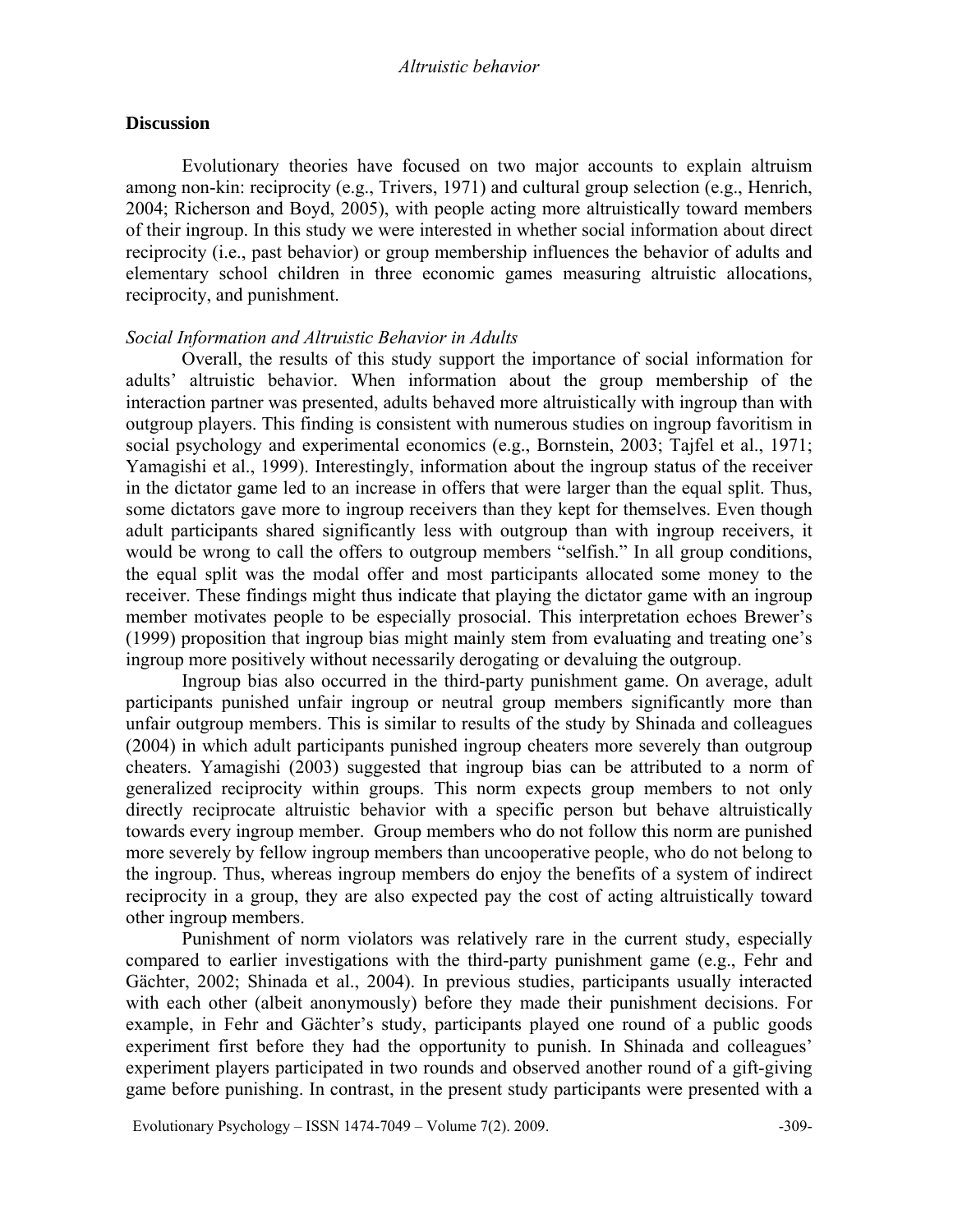scenario with two anonymous other players with whom the participants might or might not have interacted before. Thus, it is possible that the experience of interaction within a defined group of people (and possibly the experience of unfairness from others in this group) might lead to higher amounts of punishment.

It has been suggested that punishment of non-cooperators is supported by strong negative emotions on the side of the violator, such as anger (Fehr and Fischbacher, 2004). Other emotions, such as spite, might have triggered punishment in our study. In that case, punishment would not have been motivated by altruistic concerns for another person's payoff and the enforcement of cooperative norms. One way to differentiate between these two types of motivation (punishment motivated by altruistic concerns versus punishment motivated by spite) would be to present punishers with a fair or self-less dictator in the third-party punishment game, that is a dictator that gives half or more than half to the responder. If punishers are motivated by altruistic considerations, they should not punish (as the dictator behaves cooperatively); if punishers are motivated by spite, they should.

In line with Yamagishi and colleagues (Kiyonari et al., 2000; Yamagishi et al., 1999; Yamagishi and Kiyonari, 2000), we expected that ingroup bias would disappear in situations with information about both direct (partner's past behavior) and indirect (partner's group membership) reciprocity. In support of this hypothesis we did not find an effect of group membership on the reciprocal behavior of adults in the sequential prisoner's dilemma. Thus, when presented simultaneously, social information related to direct reciprocity overrides expectations proposed by a group norm of indirect reciprocity with ingroup members.

## *Social Information and Altruistic Behavior in Children*

Whereas our hypotheses concerning the relationship between types of social information and prosocial behavior were overall supported for the adult sample, the results were more complex for children. We found a significant effect of group membership in the dictator game in sixth but not in second grade. Similar to adults, participants in sixth grade allocated significantly more money to ingroup compared to outgroup responders. Students in sixth grade seemed to have developed an understanding of the group norm of indirect reciprocity toward ingroup members even when information about ingroup and outgroup is minimal and based on trivial social categories. This is not the case for students from second grade.

Why, then, do sixth but not second graders show this ingroup bias? Bigler and colleagues (Bigler et al., 1997; Bigler and Liben, 2007; Patterson and Bigler, 2006) proposed that the salience of group membership for young elementary school children seems to be based on adults' use of social categories. Thus, young first children develop ingroup bias for social categories that are commonly used to sort people into groups (e.g., gender, ethnicity, caste) in their specific culture. But young children only develop ingroup bias toward trivial social groups if group membership is visually salient and when others, particularly authority figures, use these novel group categories in a functional way. Furthermore, after some characteristics have been perceived as salient, children have to classify individual persons according to these dimensions into ingroup and outgroup. Agerelated changes in children's classification skills will affect the degree of this categorization process (Bigler and Liben, 2007).

Consistent with this research, second grade children might not have interpreted the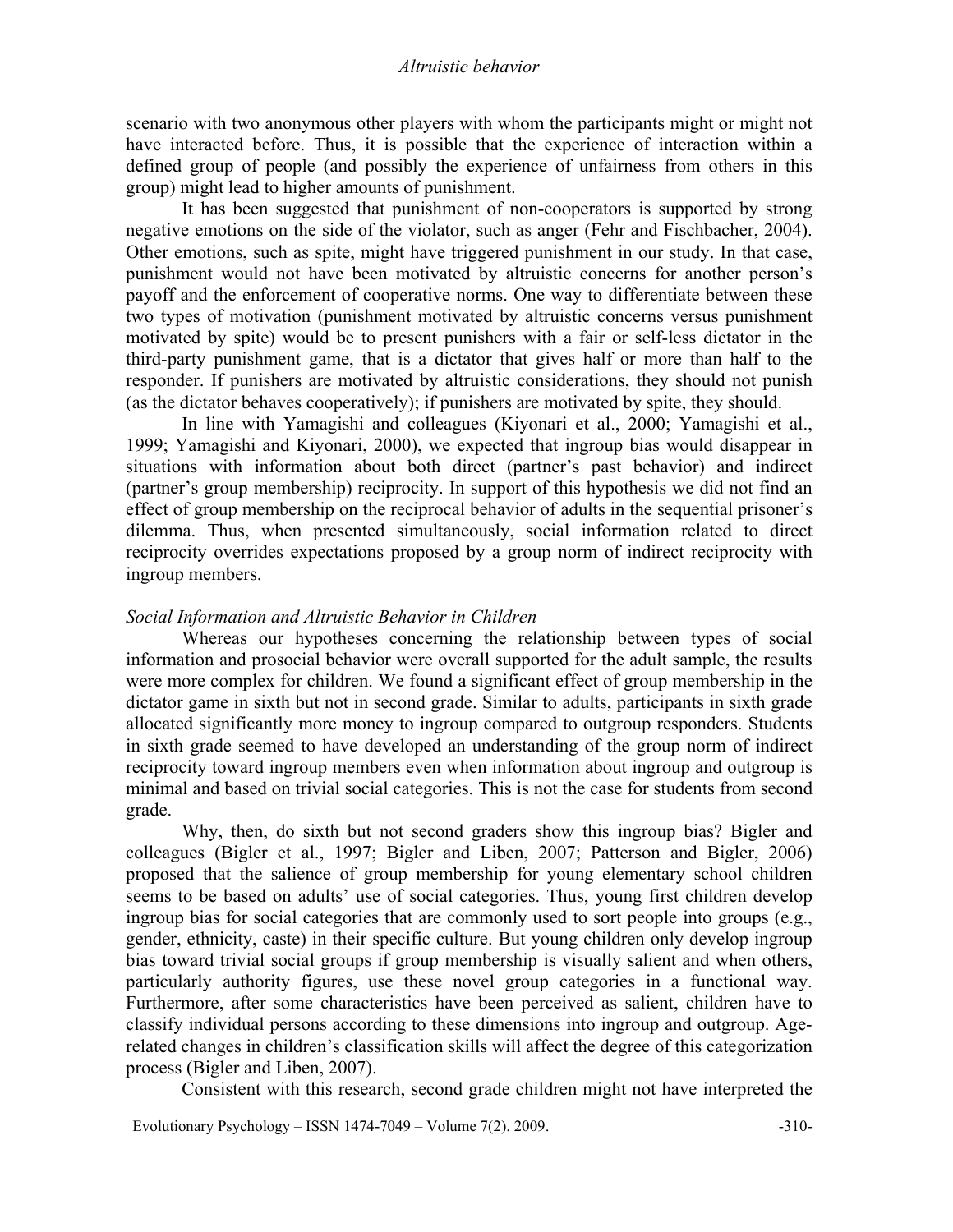trivial social categories color groups in our study as salient attributes used for classifying people into in- and outgroups. Our findings thus indicate that although humans might be prepared by evolution to pay attention to group membership status of others, information about what or who constitutes an ingroup or outgroup member has nevertheless to be learned over ontogenetic development (see Hirschfeld, 2001). That is, evolutions has not "hard wired" certain dimensions to be used as a basis for classifying people into ingroups and outgroups. Instead, children deduce from their own experiences, environmental regularities, and the social reactions of others which classifications are significant in a specific context and culture (Bigler and Liben, 2007). This might be the reason why even North-American 3- to 4-year-old children show ingroup bias on the basis of gender or ethnicity (Aboud, 1988) — because these are very salient categories for classifying people in the culture they grow up in — but not for trivial group categories, as in our study. A way to test this assumption would be to replicate this study with real social categories instead of trivial ones. If our assumptions are correct, then also children in the youngest age group should exhibit ingroup favoritism for real and meaningful social categories, such as gender and ethnicity.

In (developmental) psychology, ingroup bias has generally been regarded as a negative phenomenon, forming the basis of stereotyping and prejudice. In line with Gigerenzer (2008), we propose that ingroup bias qualifies as a moral heuristic. Heuristics in the moral domain are not (morally) bad or good per se but, a heuristic can lead to morally laudable behavior as well as an action that would be condemned from a moral point of view. In our case, a heuristic such as "share with members of your ingroup" can lead to positive (moral) actions towards ingroup members, but it can lead to immoral behavior if moral obligations and empathy to outgroup members are neglected.

Children from both age groups reciprocated less than adults in the sequential prisoner's dilemma. This might indicate that elementary school children do not follow the norm of reciprocity. However, this interpretation seems not to be supported by previous research that has shown that even young children use reciprocity norms for interpreting and evaluating (reciprocal) interactions (e.g., Berndt, 1977; Suls et al., 1981), expect future reciprocation from peers toward whom they have acted prosocially (e.g., Dreman and Greenbaum, 1973), can identify violations of reciprocal contracts, and attribute negative emotions to violators of such contracts (e.g., Keller et al., 2004). Preschool children also adopt reciprocal behavior when interacting with friends and peers (e.g., swapping toys, taking turns, Parrot and Gleitman, 1989; Youniss, 1980). Thus, a more likely interpretation might be that children in this study did not interpret the other player's past behavior as a cue to behave reciprocally. In the studies mentioned above, reciprocal behavior was usually embedded in ongoing relationships. One way to make the other player's behavior in the sequential prisoner's dilemma more meaningful for children would be to let them experience the consequences of their own and others' decisions by participating in, or even observing, several rounds of the sequential prisoner's dilemma game.

In contrast to adults, students in sixth grade did not treat the direct reciprocity information in the sequential prisoner's dilemma as more important but continued to reciprocate more with ingroup and neutral than with outgroup members. Indeed, groups, and especially peer groups start to play an important role in late childhood and early adolescents and peers constitute a major part of adolescents' social networks (see Brown, 1990). Adolescent peer groups are often organized in cliques, which provide the main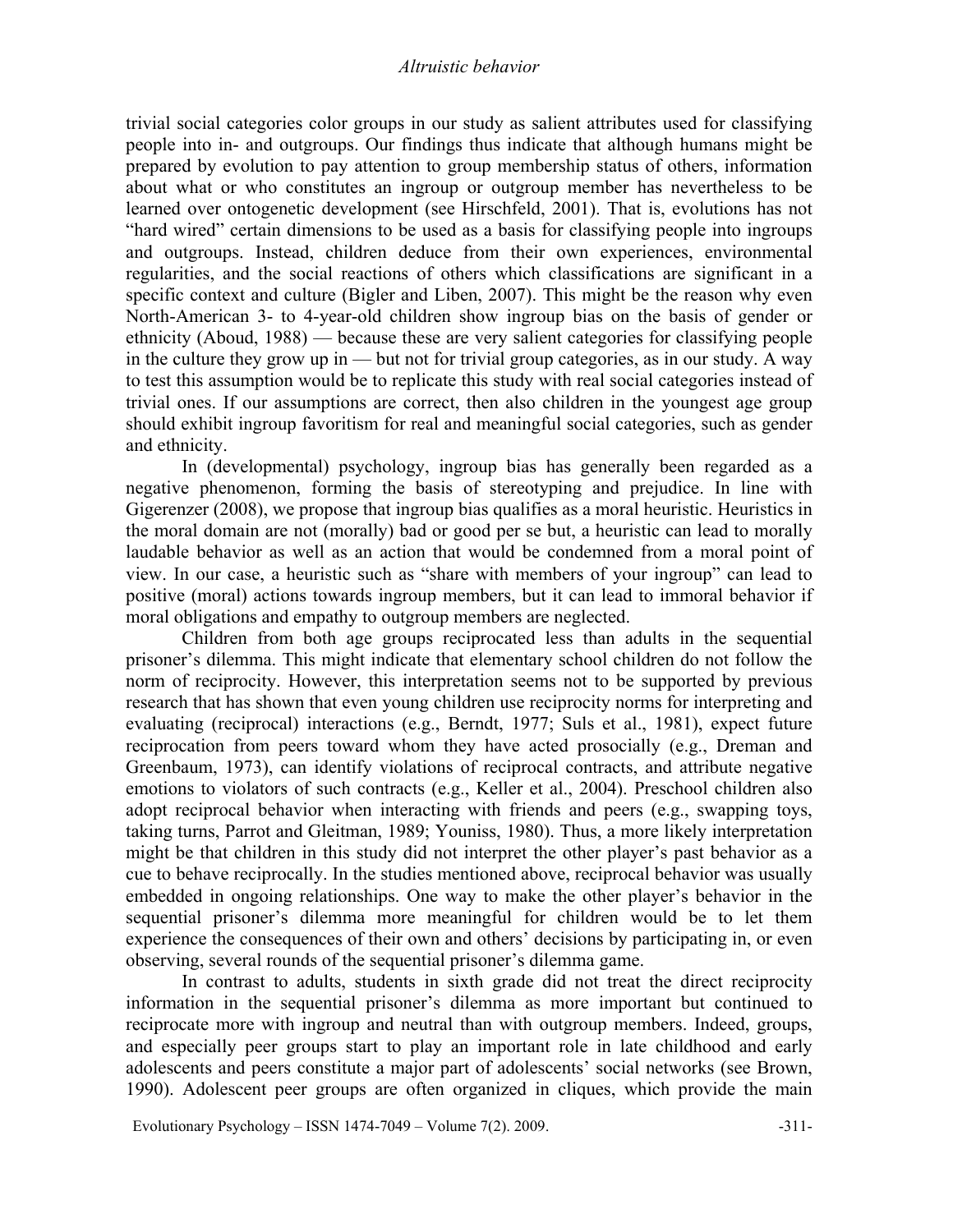social context in which peers interact, and generally members of one clique appreciate each other more than people outside the clique. Furthermore, adolescents are part of and identify with certain crowds, large groups who share a common feature (e.g., ethnicity, neighborhood) or share a common image or reputation among peers. As pointed out by Newman and Newman (2001), crowds provide an important basis for adolescents' identity; usually the membership in one crowd excludes membership in another. It is possible that the importance of group membership that young adolescents experience in their real-life interactions with peers generalizes to the abstract game situation in which group membership is only delineated by minimal cues.

To our knowledge, this is the first study that has investigated elementary school children's behavior in the third-party punishment game. However, previous research on children's social exclusion of peers by Abrams and colleagues (2007, 2008) has shown that elementary school children treat ingroup members who violate loyalty norms of their own group more negatively than outgroup members who exhibit the same behavior. Children who show more ingroup bias tend to punish disloyal ingroup members more than children with less ingroup bias. Based on this research and the findings of Bigler and colleagues (1997, 2001) who showed that young elementary school children do not show ingroup bias to trivial social categories, we expected that sixth- but not second-grade children would punish an uncooperative ingroup member more severely than an uncooperative outgroup member. The results of the present study show that elementary school children punish violators of altruistic norms even if this entails a cost to them. Although only marginally significant, children from sixth grade tended to punish more in the ingroup than the outgroup condition, which mirrors the results found for adults.

Only one gender effect emerged in the sample of sixth-grade students: Females tended to allocate more in the dictator game than males independent of group membership. This is in line with other developmental studies that have shown that girls act and reason in a more prosocial way than boys, particularly from late childhood onward (see Fabes and Eisenberg, 1998; Gummerum et al., 2008). Helpful and altruistic behavior is generally considered more appropriate for girls than for boys, and girls are more likely to be reinforced for such actions by parents and teachers (Power and Shanks, 1989). These findings are consistent with evolutionary research that has found consistent sex differences in aggressive, competitive, and affiliative behavior that are based on the different reproductive strategies employed by males and females (e.g., Campbell, 1999). However, overall very few gender differences were obtained in the current study in either the adult or child sample. Previous research with economic games has either not tested for sex differences or found only inconsistent results (e.g., Eckel and Grossman, 1998; Fehr and Gächter, 2002; Shinada et al., 2004; Yamagishi and Kiyonari, 2000). Benenson and colleagues (2007) argue that females should only exhibit more altruistic behavior than males in interactions with kin and that no evolutionary rationale exists for them to be more altruistic than males in anonymous interactions with non-kin.

## *Conclusion*

Altruistic behavior plays a fundamental role in human social life. In line with previous research (e.g. Fehr and Henrich, 2003; Gintis, Bowles, Boyd, and Fehr, 2003) this study found that adults and children sacrifice some of their monetary resources to share with unrelated and anonymous individuals, to reciprocate others' good deeds, and to punish

Evolutionary Psychology – ISSN  $1474-7049$  – Volume 7(2). 2009.  $-312-$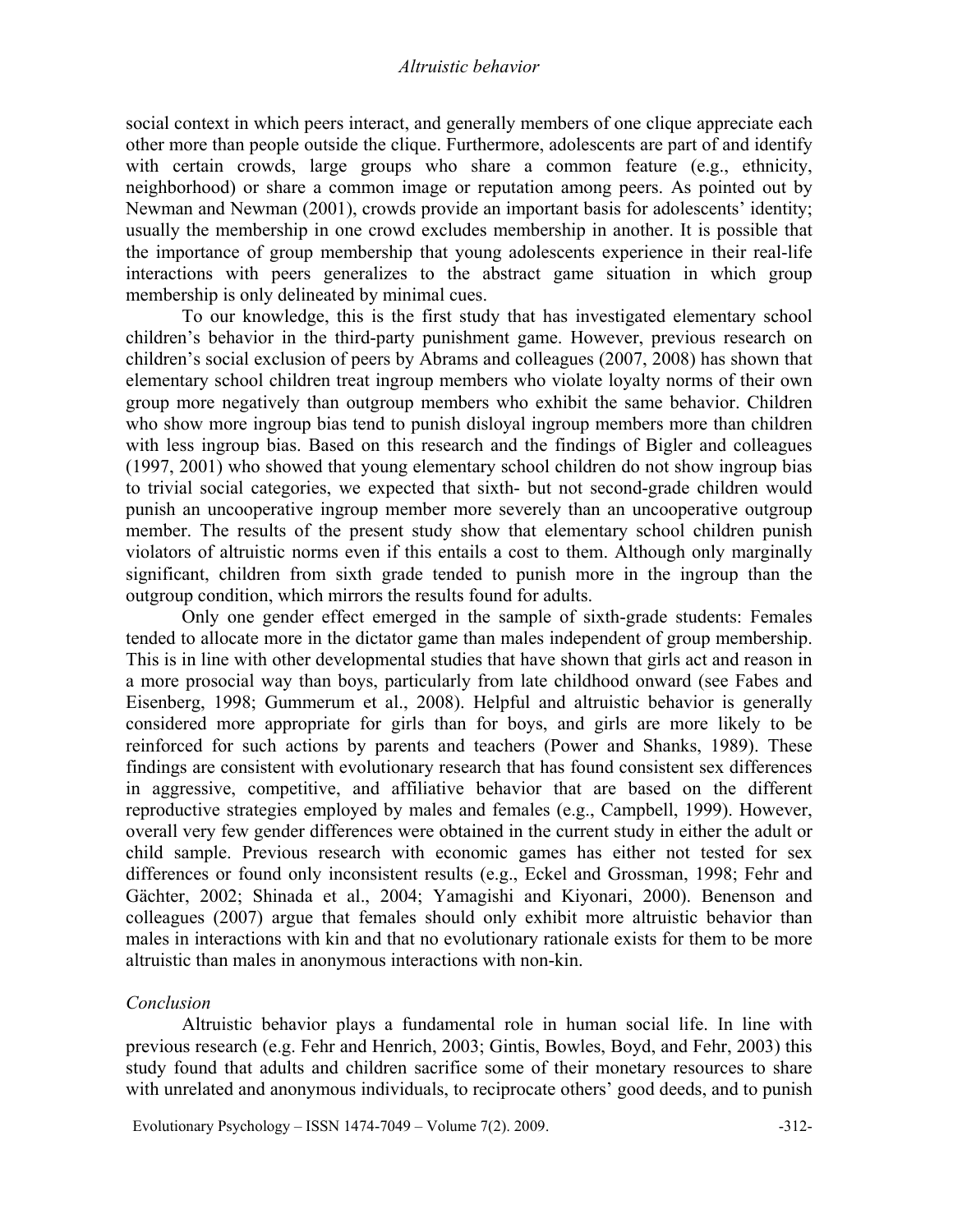uncooperative behavior directed at a third party. Adults and, to some extent, older elementary school children integrate information about their interaction partners' past behavior and their group membership into their altruistic decisions. For younger elementary school children, on the other hand, an individual's past behavior and his or her group membership do not serve as salient social information that influence their altruistic behavior. This suggests that while even young children exhibit altruistic behavior towards non-related and anonymous individuals (Benenson et al., 2007) they still have to learn what kind of social information is important for what kind of behavioral reactions (see Hirschfeld, 2001), and this understanding is likely influenced by both developmental processes and socialization practices. With age, children are able to better understand norms guiding altruistic behavior (i.e., norms concerning direct and indirect reciprocity), to follow these norms and, to some extent, to enforce these norms through punishment of norm violators.

**Acknowledgements:** Many thanks to all participants, teachers, and parents; our colleagues at the Center for Adaptive Behavior and Cognition and the Max Planck Research School LIFE for feedback; Jutta Mata, Maren Hoffmann, and Selver Temur-Erman for help in data collection; and Anita Todd for editing the manuscript.

## **Received 13 March 2009; Revision submitted 31 May 2009; Accepted 10 June 2009**

## **References**

Aboud, F. (1988). *Children and prejudice*. Oxford: Blackwell.

- Abrams, D., Rutland, A., Cameron, L., and Ferrell, J. (2007). Older but wilier: Ingroup accountability and the development of subjective group dynamics. *Developmental Psychology, 43,* 134-148.
- Abrams, D., Rutland, A., Ferrell, J. M., and Pelletier, J. (2008). Children's judgments of disloyal and immoral peer behavior: Subjective group dynamics and minimal group contexts. *Child Development, 79,* 444-461.
- Batson, C. D. (1991). *The altruism question: Toward a social-psychological answer*. Hillsdale, NJ: Erlbaum.
- Benenson, J. F., Pascoe, J., and Radmore, N. (2007). Children's altruistic behavior in the dictator game. *Evolution and Human Behavior, 28,* 168-175.
- Berg, J., Dickhaut, J., and McCabe, K. (1995). Trust, reciprocity, and social history. *Games and Economic Behavior, 10,* 122-142.
- Berndt, T. J. (1977). The effect of reciprocity norms on moral judgment and causal attribution. *Child Development, 48,* 1322-1330.
- Bernhard, H., Fischbacher, U., and Fehr, E. (2006). Parochial altruism in humans. *Nature, 442,* 912-915.
- Bigler, R. S., Brown, C. S., and Markell, M. (2001). When groups are not created equal: Effects of group status on the formation of intergroup attitudes in children. *Child Development, 72,* 1151-1162.
- Bigler, R. S., Jones, L. C., and Lobliner, D. B. (1997). Social categorization and the formation of intergroup attitudes in children. *Child Development, 68,* 530-543.
- Bigler, R. S., and Liben, L. S. (2007). Developmental intergroup theory. Explaining and

Evolutionary Psychology – ISSN  $1474-7049$  – Volume 7(2). 2009.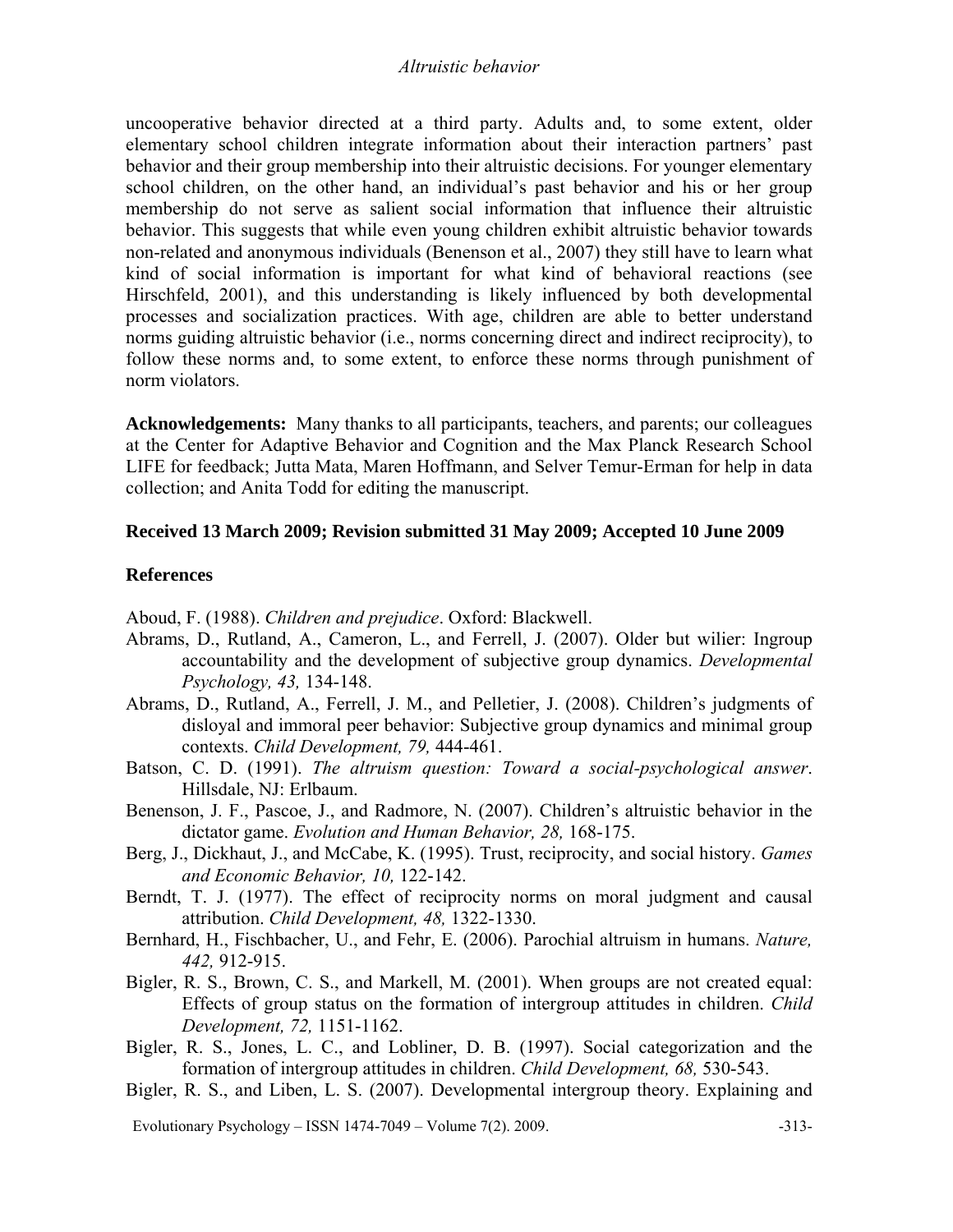reducing children's social stereotyping and prejudice. *Current Directions in Psychological Science, 16,* 162-166.

- Bornstein, G. (2003). Intergroup conflict: Individual, group, and collective interests. *Personality and Social Psychology Review, 7,* 129-145.
- Brewer, M. B. (1999). The psychology of prejudice: Ingroup love or outgroup hate? *Journal of Social Issues, 55,* 429-444.
- Brown, B. (1990). Peer groups. In S. Feldman and G. Elliott (Eds.), *At the threshold: The developing adolescent* (pp. 171-196). Cambridge, MA: Harvard University Press.
- Camerer, C. F. (2003). *Behavioral game theory: Experiments in strategic interaction*. Princeton: Princeton University Press.
- Campbell, A. (1999). Staying alive: Evolution, culture, and women's intrasexual aggression. *Behavioral and Brain Sciences, 22*, 203-252.
- Cosmides, L. (1989). The logic of social exchanges: Has natural selection shaped how humans reason? Studies with the Wason selection task. *Cognition, 31,* 187-276.
- Cosmides, L., and Tooby, J. (1992). Cognitive adaptations for social exchange. In J. Barkow, L. Cosmides, and J. Tooby (Eds.), *The adapted mind: Evolutionary psychology and the generation of culture* (pp. 163-228). New York: Oxford University Press.
- Cosmides, L, Tooby, J., Fiddick, L., and Bryant, G. (2005). [Detecting cheaters.](http://www.psych.ucsb.edu/research/cep/papers/Detect_cheat.pdf) *Trends in Cognitive Sciences, 9,* 505-506.
- Dreman, S. B., and Greenbaum, C. W. (1973). Altruism or reciprocity: Sharing behavior in Israeli kindergarten children. *Child Development, 44,* 61-68.
- Eckel, C. C., and Grossman, P. J. (1998). Are women less selfish than men? Evidence from dictator experiments. *Economic Journal, 108,* 726-735.
- Eisenberg, N., Guthrie, I.K., Murphy, B. C., Shepard, S. A., Cumberland, A., and Carlo, G. (1999). Consistency and development of prosocial dispositions: A longitudinal study. *Child Development, 70,* 1360-1372.
- Fabes, R. A., and Eisenberg, N. (1998). *Meta-analyses of age and sex differences in children's and adolescents' prosocial behavior.* Working paper, Arizona State University.
- Fan, C.-P. (2000). Teaching children cooperation—An application of experimental game theory. *Journal of Economic Behavior and Organization, 41,* 191-209.
- Fehr, E., and Fischbacher, U. (2003). The nature of human altruism. *Nature, 425*, 785-791.
- Fehr, E., and Fischbacher, U. (2004). Third-party punishment and social norms. *Evolution and Human Behavior, 25,* 63-87.
- Fehr, E., and Gächter, S. (2000). Fairness and retaliation: The economics of reciprocity. *Journal of Economic Perspectives, 14,* 159-181.
- Fehr, E., and Gächter, S. (2002). Altruistic punishment in humans. *Nature, 412*, 137-140.
- Fehr, E., and Henrich, J. (2003). Is strong reciprocity a maladaptation? On the evolutionary foundations of human altruism. In P. Hammerstein (Ed.), *The genetic and cultural evolution of cooperation* (pp. 55-82). Cambridge, MA: MIT Press.
- Gigerenzer, G.  $(2008)$ . Moral intuition = fast and frugal heuristics? In W. Sinnott-Armstrong (Ed.), *Moral psychology: Vol. 2. The cognitive science of morality: Intuition and diversity* (pp. 1-26). Cambridge, MA: MIT Press.
- Gintis, H., Bowles, S., Boyd, R., and Fehr, E. (2003). Explaining altruistic behavior in humans. *Evolution and Human Behavior, 24,* 153-172.

Evolutionary Psychology – ISSN 1474-7049 – Volume 7(2). 2009. -314-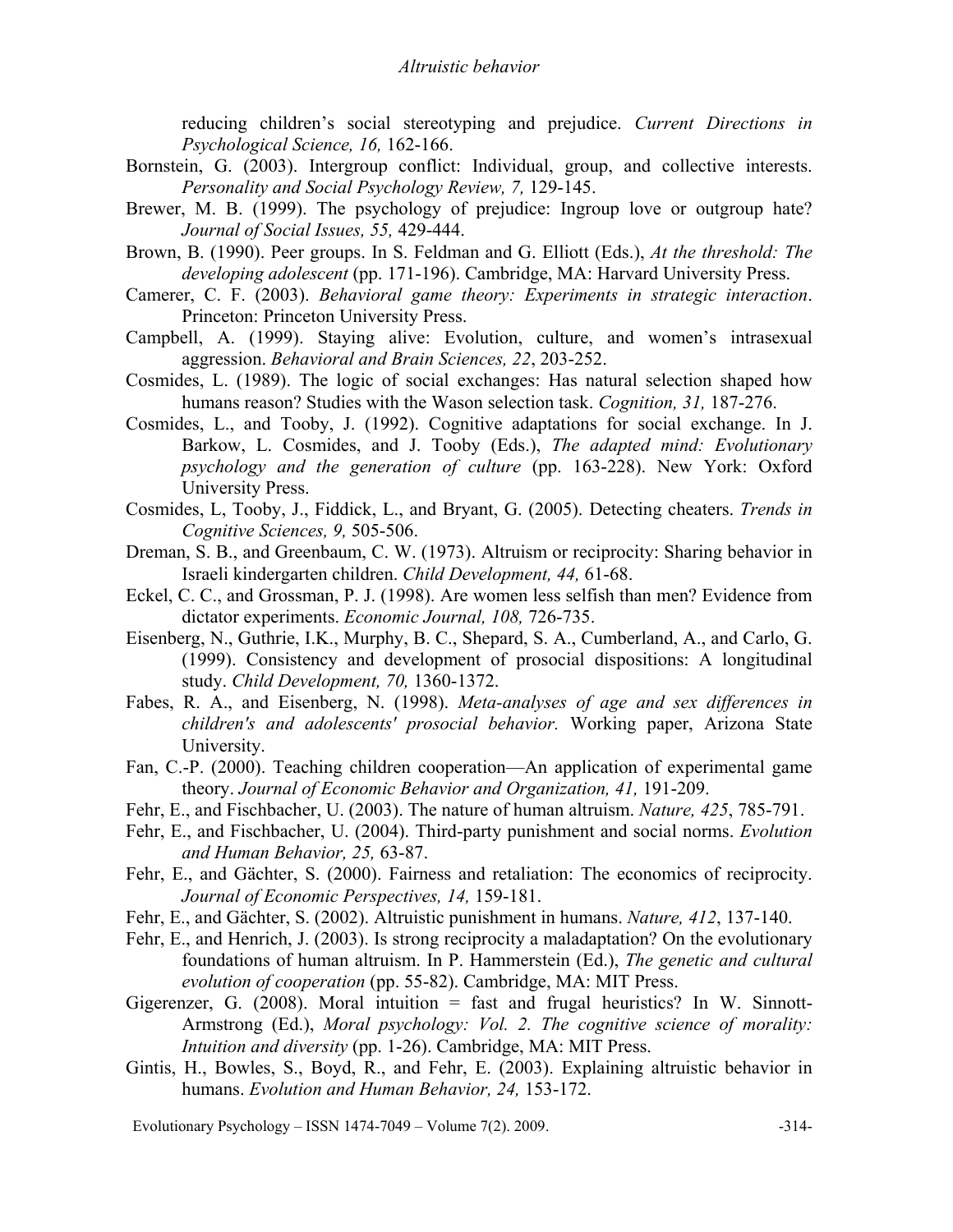- Gouldner, A. (1960). The norm of reciprocity: A preliminary statement. *American Sociological Review, 25,* 161-178.
- Gummerum, M., Keller, M., Takezawa, M., and Mata, J. (2008). To give or not to give: Children's and adolescents' sharing and moral negotiations in economic decision situations. *Child Development, 79,* 562-576.
- Hamilton, W. D. (1964). The genetic evolution of social behaviour I and II. *Journal of Theoretical Biology, 7,* 1-52.
- Hammerstein, P. (2003). *Genetic and cultural evolution of cooperation*. Cambridge, MA: MIT Press.
- Harbaugh, W. T., and Krause, K. (2000). Children's altruism in public good and dictator experiments. *Economic Inquiry, 38,* 95-109.
- Henrich, J. (2004). Cultural group selection, coevolutionary processes and large-scale cooperation. *Journal of Economic Behavior and Organization, 53*, 3-35.
- Hewstone, M., Rubin, M., and Willis, H. (2002). Intergroup bias. *Annual Review of Psychology, 53,* 575-604
- Hirschfeld, L. A. (2001). On a folk theory of society: Children, evolution, and mental representations of social groups. *Personality and Social Psychology Review, 5,* 107- 117.
- Keller, M., Gummerum, M., Wang, X. T., and Lindsey, S. (2004). Understanding perspectives and emotions in contract violation: Development of deontic and moral reasoning. *Child Development, 75,* 614-635.
- Kiyonari, T., Tanida, S., and Yamagishi, T. (2000). Social exchange and reciprocity: Confusion or a heuristic? *Evolution and Human Behavior, 21,* 411-427.
- Komorita, S. S., Parks, C. D., and Hulbert, L. G. (1992). Reciprocity and the induction of cooperation in social dilemmas. *Journal of Personality and Social Psychology, 62,* 607-617.
- Lieberman, D., and Linke, L. (2007). The effect of social category on third party punishment. *Evolutionary Psychology, 5,* 289-305.
- Martin, C. L., Ruble, D. N., and Szkrybalo, J. (2002). Cognitive theories of early gender development. *Psychological Bulletin, 128*, 903-933.
- Montada, L. (2003). Justice, equity, and fairness in human relations. In J. Weiner (Ed.) and T. Millon and M. J. Lerner (Vol. Eds.), *Handbook of psychology*, (Vol. 5, pp. 537– 568). Hoboken, NJ: Wiley.
- Nessdale, D., Maass, A., Griffiths, J., and Durkin, K. (2003). Effects of in-group and outgroup ethnicity on children's attitudes towards members of the in-group and outgroup. *British Journal of Developmental Psychology, 21,* 177-192.
- Newman, B., and Newman, P. (2001). Group identity and alienation: Giving the we its due. *Journal of Youth and Adolescence, 30,* 515-538.
- Parrot, W. G., and Gleitman, H. (1989). Infants' expectations in play: The joy of peek-aboo. *Cognition and Emotion, 3*, 291-311.
- Patterson, M. M., and Bigler, R. S. (2006). Preschool children's attention to environmental messages about groups: Social organization and the origins of intergroup bias. *Child Development, 77,* 847-860.
- Power, T. G., and Shanks, J. A. (1989). Parents as socializers: Maternal and paternal views. *Journal of Youth and Adolescence, 18,* 203-220.
- Richerson, P. J., and Boyd, R. (2005). *Not by genes alone: How culture transformed human*

Evolutionary Psychology – ISSN  $1474-7049$  – Volume 7(2). 2009.